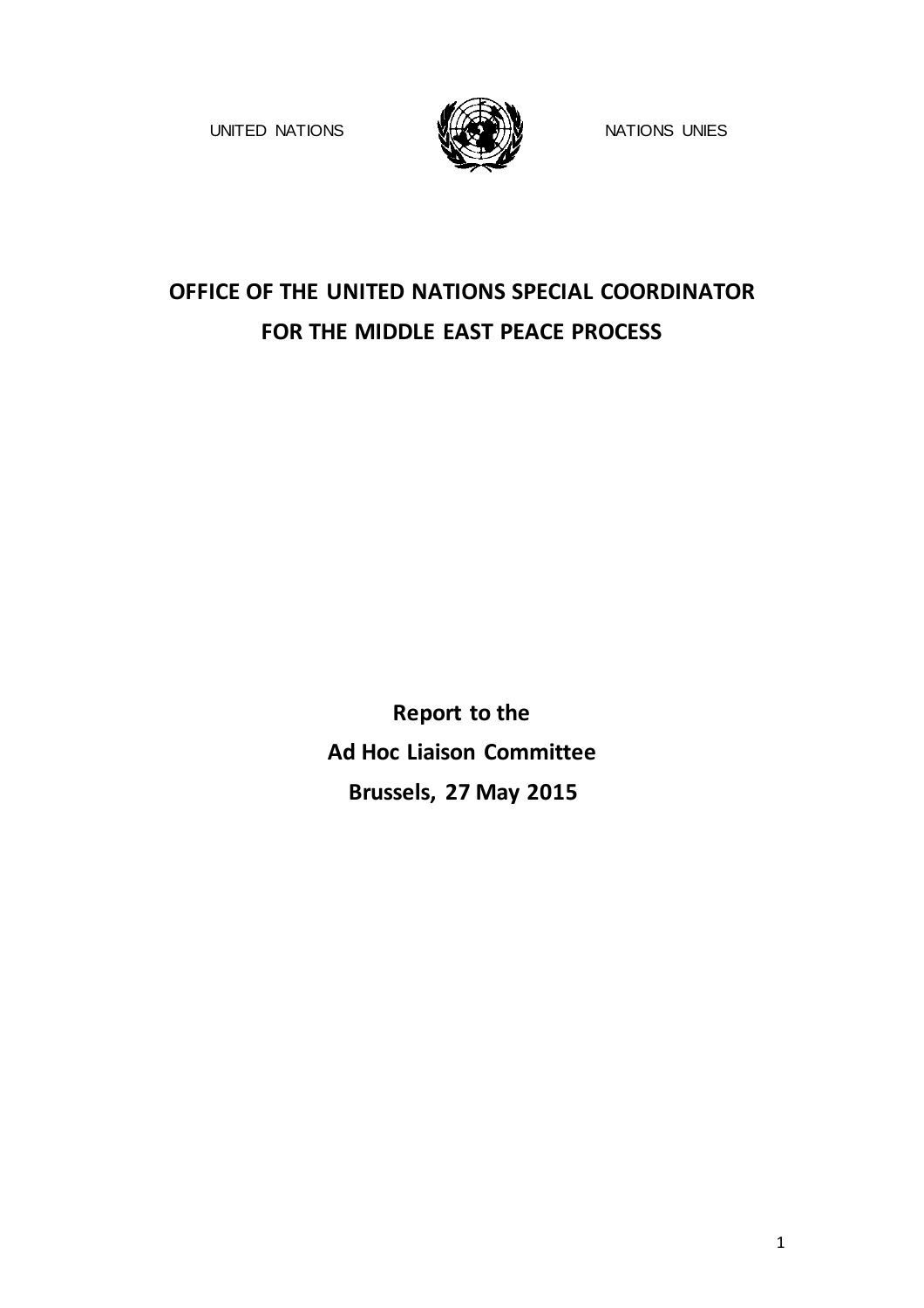# **Table of Contents**

| $\label{eq:interoduction} \text{Introduction}\dots$ |  |
|-----------------------------------------------------|--|
|                                                     |  |
|                                                     |  |
|                                                     |  |
|                                                     |  |
|                                                     |  |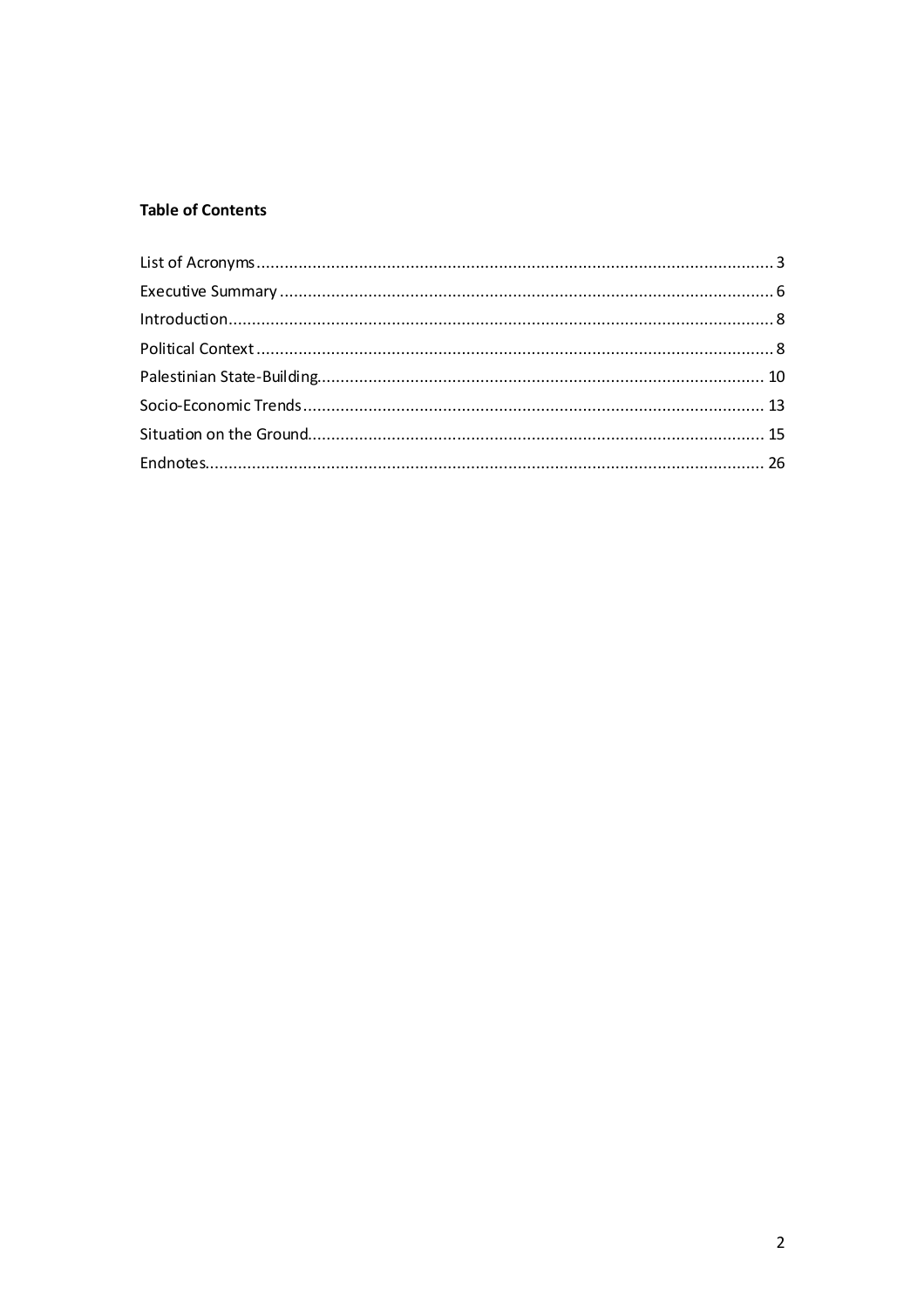## <span id="page-2-0"></span>**List of Acronyms**

- ACRI- Association of Civil Rightsin Israel
- AHLC Ad-Hoc Liaison Committee
- ARG Arab Regional Grid
- CBS Central Bureau of Statistics
- COGAT Coordination of Government Activitiesin the Territories
- DFID Department for International Development (UK)
- DNA Detailed Needs Assessment
- ECD Early childhood development
- ERW Explosive Remnants of War
- EU EuropeanUnion
- FAO Food and Agriculture Organization of the United Nations
- GBV Gender-Based Violence
- GDP Gross DomesticProduct
- GEDCo Gaza Electricity Distribution Company
- GNC Government of National Consensus
- GPP Gaza Power Plant
- GRM Gaza Reconstruction Mechanism
- GRAMMS Gaza Reconstruction Materials Monitoring System
- ICA Israeli Civil Administration
- ICC International Criminal Court
- ICJ International Court of Justice
- IDF Israeli Defence Forces
- IEC Israel ElectricCorporation
- ILO International Labour Organization
- IMF International Monetary Fund
- IPE Initiativeforthe Palestinian Economy
- kg Kilogramme
- km Kilometre
- kV Kilovolt
- m2 Square metre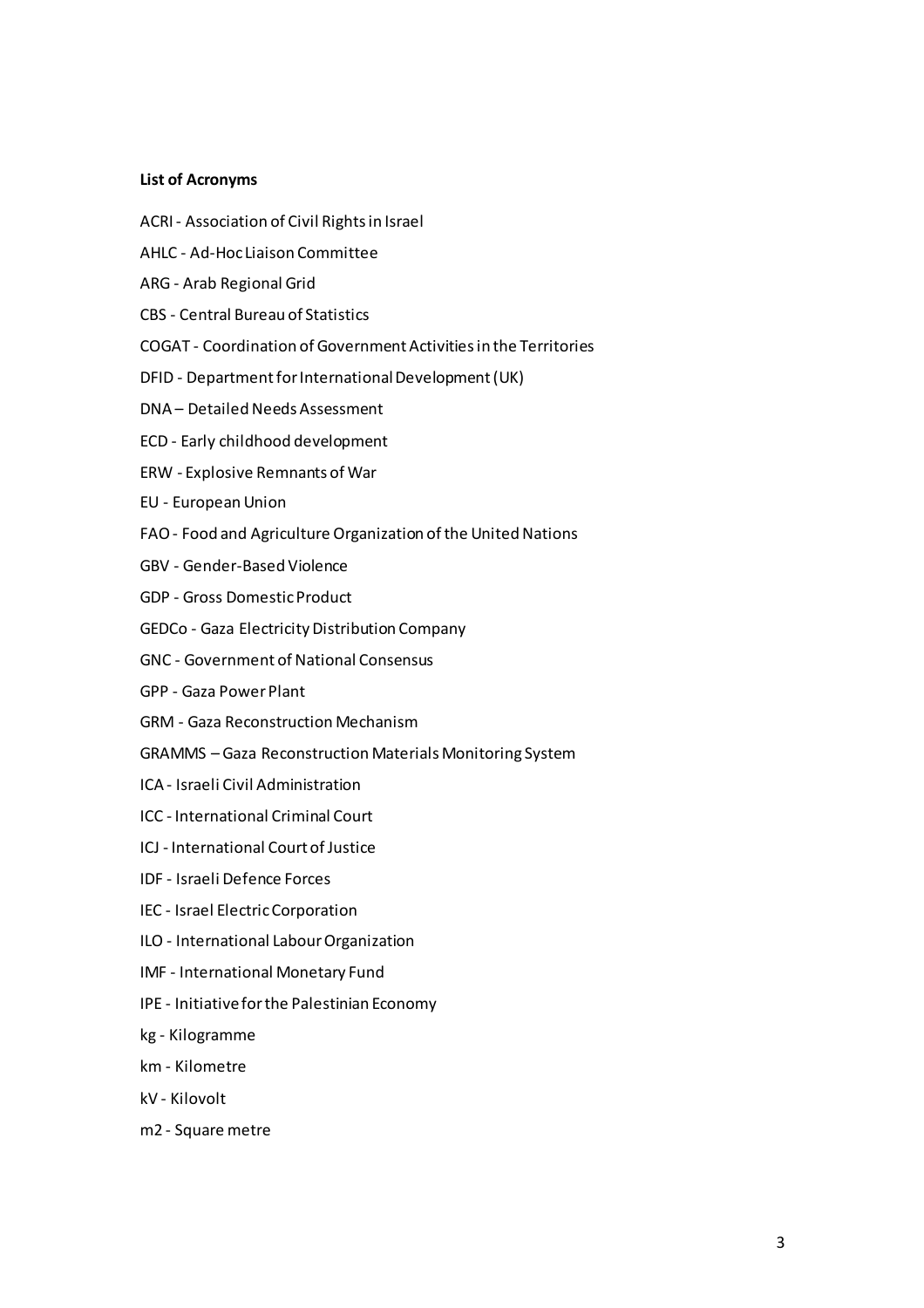- m3/d Cubicmetres perday
- MCM/y Million cubicmetres per year
- MICS Multi-Indicator Cluster Survey
- MMU Materials Monitoring Unit
- MW Megawatt
- MoCA Ministry of Civil Affairs
- MoEHE Ministry of Education and Higher Education
- MoH Ministry of Health
- MoI Ministry of Interior
- MoPWH Ministry of PublicWorks and Housing
- MoSA Ministry of Social Affairs
- NERRP National Early Recovery and Reconstruction Plan
- NGEST NorthernGaza Emergency Sewage Treatment Plant
- NM Nautical mile
- NIS New Israeli Shekel
- OCHA United Nations Office for the Coordination of Humanitarian Affairs
- oPt Occupied Palestinian territory
- PA Palestinian Authority
- PCBS Palestinian Central Bureau of Statistics
- PLC Palestinian Legislative Council
- PLO Palestine Liberation Organization
- PMA Palestine Monetary Authority
- PNDP Palestinian National Development Plan
- PWA Palestinian WaterAuthority
- SRP Strategic Response Plan
- STLV Short-termlow-volume
- UN United Nations
- UNCTAD United Nations Conference on Trade and Development
- UNDAF United Nations Development Assistance Framework
- UNDP United Nations Development Programme
- UNESCO United Nations Educational, Scientific and Cultural Organization
- UNICEF United Nations Children's Fund
- UNOPS United Nations Office for project Services
- UNRWA United Nations Relief and Works Agency for Palestine Refugees in the Near East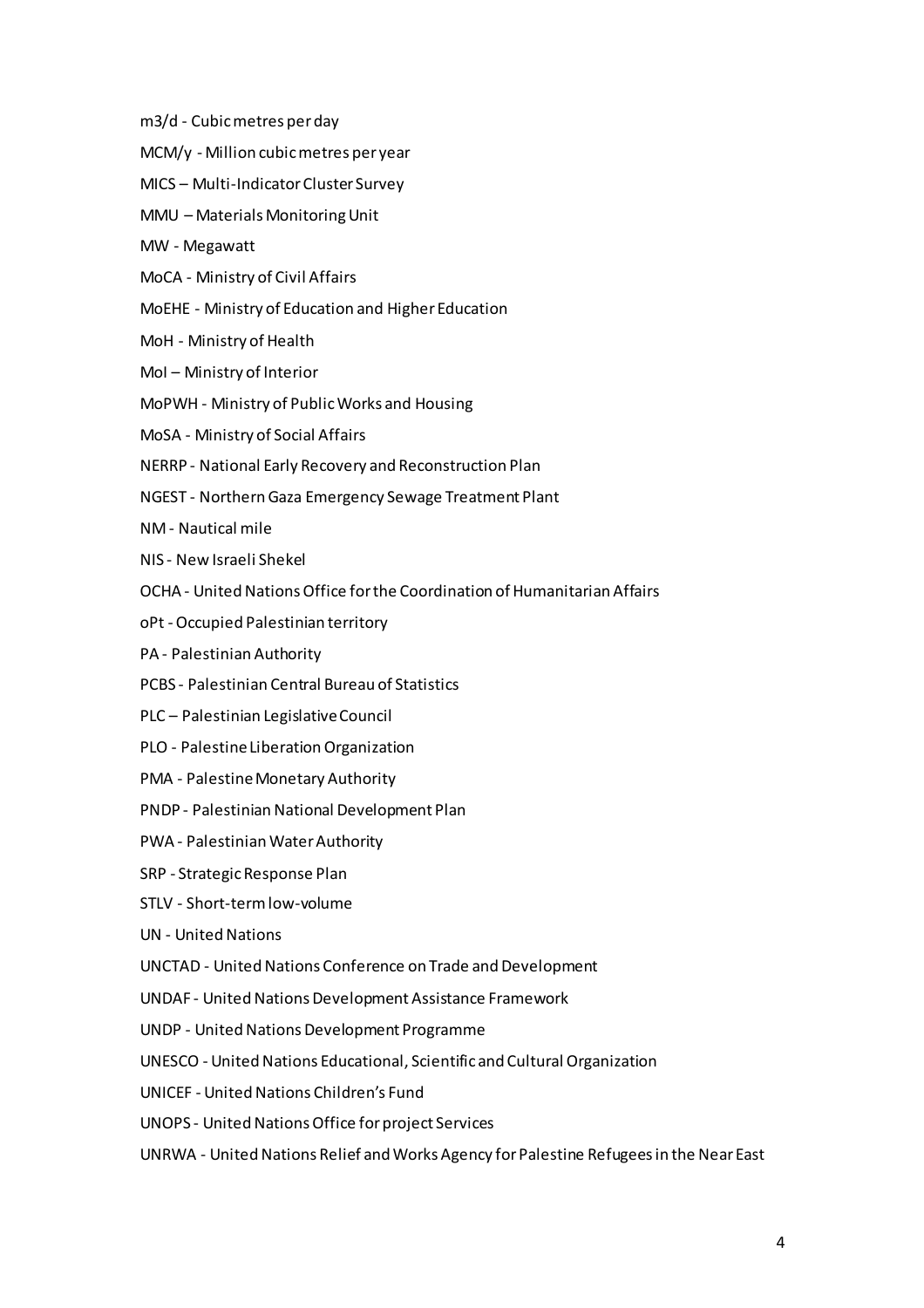UNSCO- Office ofthe Special Coordinatorforthe Middle East Peace Process

US - United States

WFP - World Food Programme

WHO - World Health Organization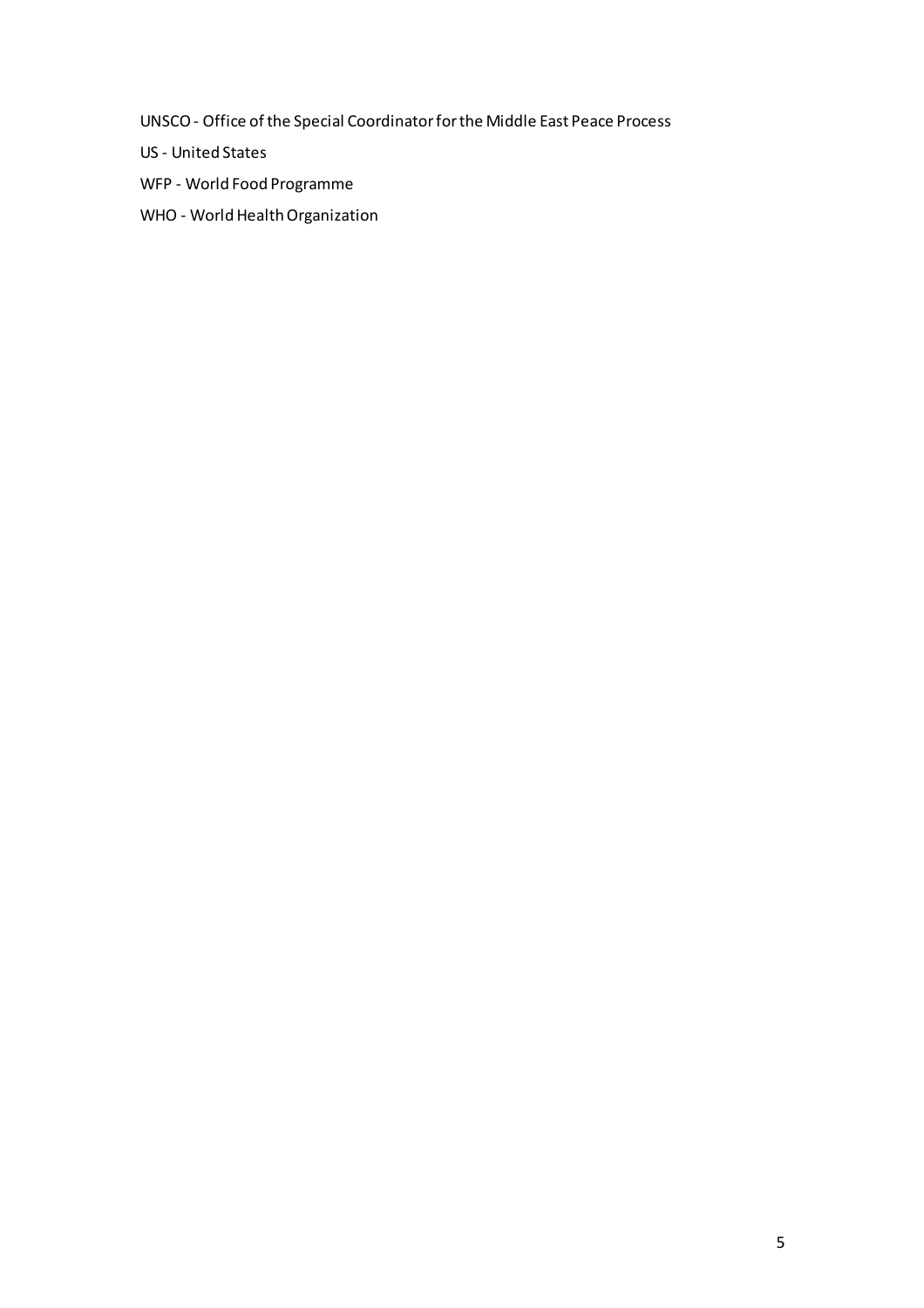#### <span id="page-5-0"></span>**Executive Summary**

Since the Ad-Hoc Liaison Committee (AHLC) meeting in September 2014, concerns have grown about the lack of a political horizon for the resumption of negotiations. The international community has become increasingly frustrated at the lack of progress on political negotiations. The coming period will be critical for the future of the peace process. The United Nations has repeatedly warned that maintaining the status quo is not tenable. It will inexorably lead to the continued erosion of living conditions for Palestinians and for Israelis alike and willunderminethe security and stability of all.

The new Government of Israel should take credible steps, including a freeze of settlement activity, to promote a resumption of meaningful negotiations. The Secretary-General has indicated that he is ready to work with all in order to encourage a return to negotiations, on the basis of an agreed framework. Continued security cooperation between Palestinian and Israeli authorities remains a cornerstone for peaceful resolution. Both parties must expend every effort to build upon existing agreements, induding relevant UN Security Council resolutions, the Roadmap and the Arab Peace Initiative, to gain momentum towards a final status agreement.

The United Nations ultimate objective in Gaza is to see the lifting of all closures within the framework of Security Council resolution 1860 (2009) and in a manner which addresses Israel's legitimate security concerns. In the absence of such a change, the temporary Gaza Reconstruction Mechanism (GRM) enables the entry, use and monitoring of "dual use" construction materials into Gaza and offers the possibility of implementing large-scale projects that can bring reconstruction, jobs and stability. The GRM was designed as a temporary measure implemented purely to address the critical need for entry of construction materials in the immediate post-conflict period. After a slow start, the GRM has rapidly scaled up. As of 20 May, assessments for the repair of 94,926 damaged housing units conducted by the United Nations have been submitted through the GRM for processing to receive construction material. A total of 84,865 households have now procured the materials necessary to repair their homes.

In addition, the private sector and the international community have submitted plans for 168 infrastructure and construction projects, including hospitals, schools, housing projects, service infrastructure and roads. Of these, 85 projects are approved and eight are ongoing. It is now essential to finalize the "shelter stream" which will allow totally destroyed houses to be rebuilt and new houses to be constructed. Given the scale of work now required it is also essential that all available contractors be approved within the Gaza Reconstruction Mechanism Materials Monitoring System (GRAMMS). In addition, dear information has to be disseminated to all Gazans explaining how they can avail themselves of the GRM and the relevant points of contact within the Government of Palestine. Ensuring sufficient capacity at crossingsis an additional enabler for reconstruction. In that regard, we are encouraged by the upgrading of the Kerem Shalom and Erez crossings to handle 800 trucks per day and plansto furtherraise capacity to 1,000 trucks per day.

The energy and water (wastewater treatment and desalination) sectors represent a fulcrum which makes progress across all sectors possible, including private sector growth. Improvements in these sectors will also have an immediate effect on the civilian population and would help the Gaza Strip increase its self-sufficiency helping to stabilize the overall situation. Annex A of the United Nations' September report to the AHLC outlined current gaps in the energy and water sectors along with short, medium and long-term measures to addressthose gaps.

There are grave concerns about the implications of on-going political divisions within the Palestinian political leadership on the operationalization of the GNC. Prime Minister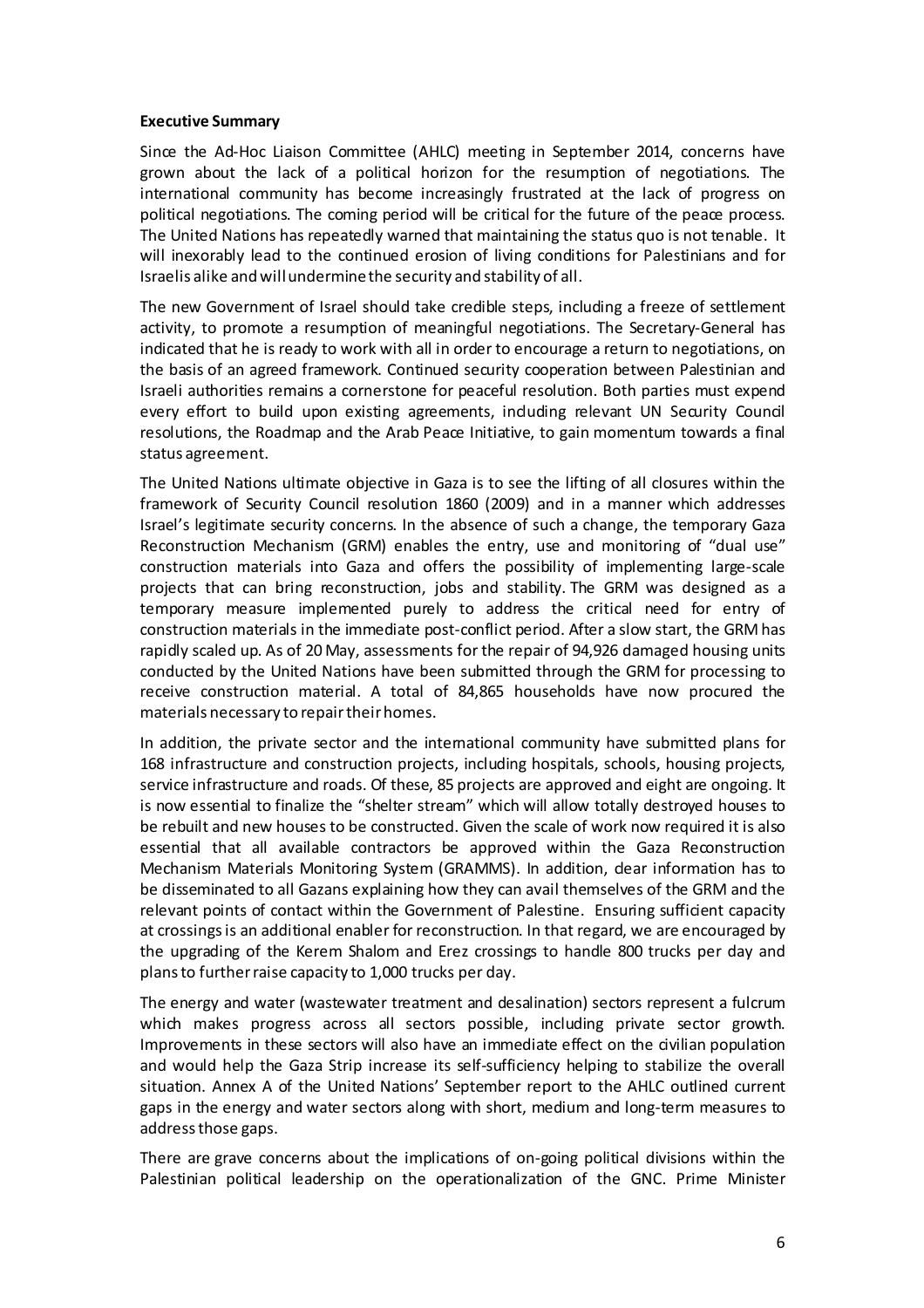Hamdallah's efforts to find a solution for public sector employees in Gaza is welcome and particularly his commitment that nobody will be left behind. We encourage all factions to support these efforts. The United Nations also stands ready to work with all stakeholders and support the Government in mobilizing the necessary resources for this process. A comprehensive reconciliation mustinclude the GNC resuming control over the crossings into Israel and Egypt. The responsibility for addressing these issues lies first and foremost with the Palestinian authorities. But it also partly rests with the United Nations and the international community, which must empower the Government to take up its leadership role in Gaza, including through the fulfilment of donor pledges of US\$5.4 billion (including \$2.5 billion in new funding) to support Gaza's massive reconstruction needs and the budget of the Prime Minister Hamdallah's government through 2017. Economic activity contracted in 2014 for the first time since 2006, driven largely by the volatile political situation in the second half of 2014. Restrictions on economic activity in Area C of the West Bank have been detrimental to the whole Palestinian economy. The economic gap between Gaza and West Bank is growing, due primarily to the impact of on-going restrictions on free movement of people and goods to and from the Gaza Strip. The political and security situation in the West Bank, including EastJerusalem, continued to deteriorate.

Putting the Government'sfinances on a stable footing remains a considerable challenge. The GNC's financial crisis was compounded by the Government of Israel's decision to withhold tax revenues. While the recent release of outstanding tax revenues by Israel is welcome, it is essential that agreement on a sustainable solution on tax collection in line with the Paris Protocol of the Oslo Accords is reached.

The end of the hostilities in Gaza and the continued lack of a political horizon coincided with a gradual escalation of tensions between Israelis and Palestinians in the West Bank, including East Jerusalem, with heightened levels of violence and renewed settlement activities. The situation in occupied East Jerusalem continued to deteriorate, revealing the extent of the frustration that grips the Palestinian population after almost 50 years of occupation and underscoring the imperative for re-invigorated involvement of the international community. The increasingly religious nature of violence in Jerusalem and parts of the West Bank is particularly alarming. In the context of the increasing tensions in East Jerusalem, a series of targeted attacks on places of worship and other religious sites were recorded during the reporting period. Against the backdrop of rising tensions and increasing violence, the nearly 300,000 Palestinians resident in occupied East Jerusalem continue to face long-standing obstacles to their access to housing. There are also continuing challenges in accessing health facilities in the city. Access to and quality of education for Palestinians is likewise of continuing concern.

Area C is fundamental to the contiguity of the West Bank and the viability of Palestine and its economy. The process for approval of outline plans in Area C remains slow. Currently only three community-driven outline plans for four communities out of a total of 99 outline plans (some of which were submitted in 2010) covering 113 communities have been approved by the Israeli Civil administration (ICA). The United Nations continues to support local Palestinian authorities in developing adequate social infrastructure in Area C but the programme faces challenges due to the slow pace of Israeli approvals. The United Nations continues to support the construction and expansion of 15 schools and health centres in Area C, valued at approximately \$5 million. As previously reported, a package of agriculturerelated works, valued at approximately \$5million, to be implemented by the United Nations was not approved within the agreed timelines and, as a result, part of the funding has now been withdrawn. Finally, the United Nations remains concerned about the recent moves to relocate Bedouin communities near Abu Nwar in the politically sensitive E1 area of the West Bank that may be linked to furthersettlement construction.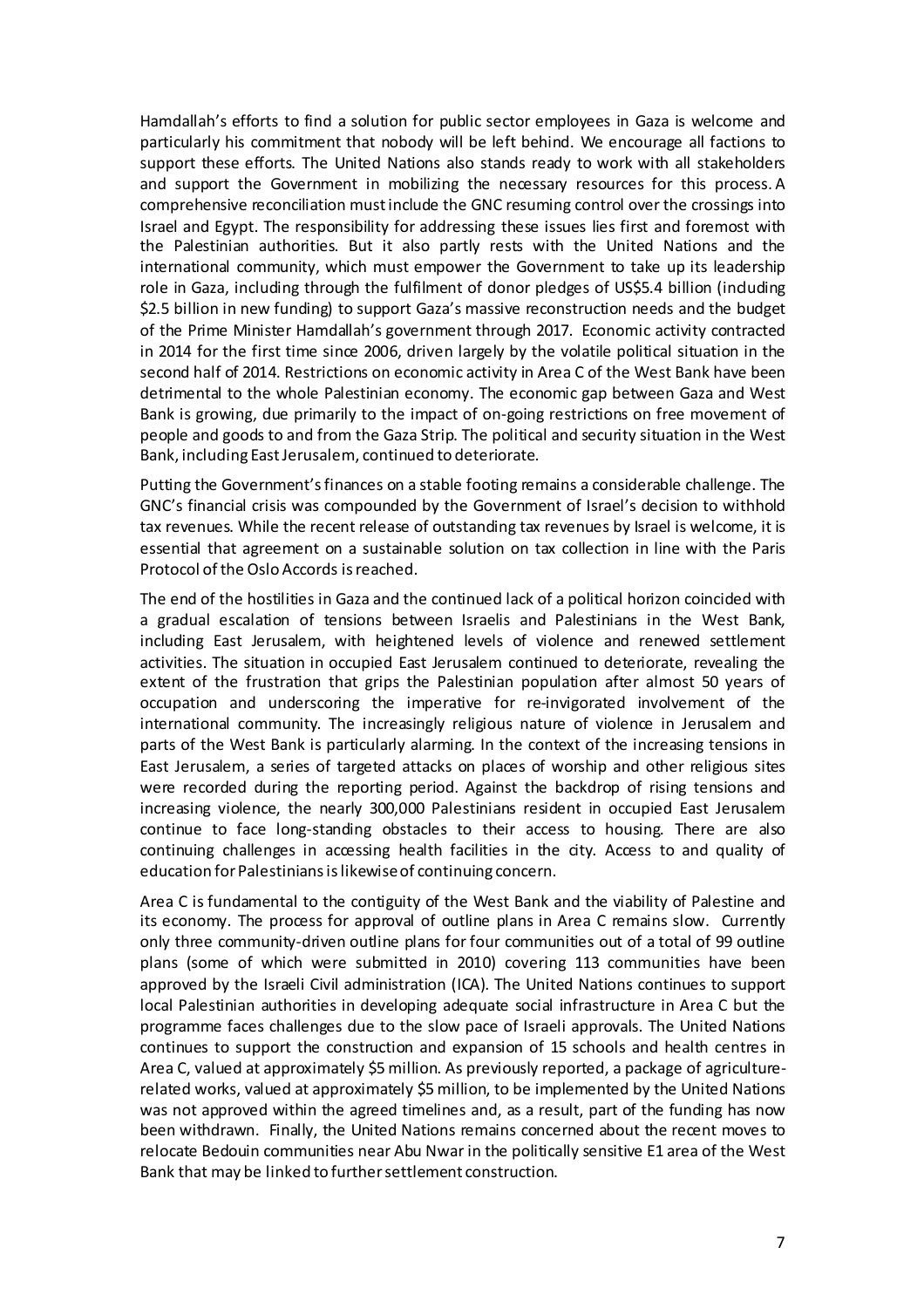## <span id="page-7-0"></span>**Introduction**

- 1. This report provides an update on changes on the ground in the occupied Palestinian territory (oPt) since the last meeting of the Ad Hoc Liaison Committee (AHLC) on 22 September 2014. The report covers the period 1 October 2014 to 15 May 2015 and outlines the key issues and recommendations on which the United Nations, together with the parties and the international community, will continue to work to make progress.
- 2. The report opens by providing an overview of the current political context. It outlines key developments with regards to Palestinian state-building, highlighting challenges and achievements, and then summarizes recent socio-economic trends across the oPt. The report then provides detailed analysis of the situation on the ground in the West Bank, including east Jerusalem. Lastly, it provides a detailed analysis of the situation in the Gaza Strip, including progress and challengesrelated to the reconstruction effort.

# <span id="page-7-1"></span>**Political Context**

- 3. *The period was defined by the absence of a framework for the resumption of negotiations between the Israelis and Palestinians to end the occupation and conflict, as relations between the two sides continued to be plagued by mistrust.* Subsequent to the 26 August Egypt-brokered, open-ended ceasefire that conduded the 50-day hostilities between Israel and Palestinian armed groups in Gaza, Egypt hosted a donor conference co-chaired by Norway on 12October. The *Cairo Conference on Palestine: Reconstructing Gaza* resulted in the international community pledging some \$5.4 billion (including \$2.5 billion in new funding) to support Gaza's massive reconstruction needs and the budget of the Government of Palestine through 2017. In an effort to facilitate reconstruction efforts, the United Nations brokered an agreement between Israel and the Palestinian Government of National Consensus (GNC) establishing procedures for the entry, use and monitoring of "dual use" materials into Gaza. The Gaza Reconstruction Mechanism (GRM) was designed as a temporary measure to address the critical need for entry of construction materials in the immediate post-conflict period. It is not a substitute for the lifting of all closures in Gaza in line with Security Council resolution 1860 (2009). Notwithstanding the broad international financial commitments made in Cairo, implementation of the National Early Recovery and Reconstruction Plan (NERRP) and the UN Support Plan for the Transformation of the Gaza Strip (UN Support Plan) has been slow, in part due to insufficient funding.
- 4. *The end of the hostilities in Gaza and the continued lack of a political horizon coincided with a gradual escalation of tensions between Israelis and Palestinians in the West Bank, including East Jerusalem, with heightened levels of violence and renewed settlement activities.* The downward spiral of unilateral actions and counter-actions, provocations and access restrictions at the holy sites in Jerusalem further exacerbated the divisions between the two sides. In Jerusalem, the situation only began to calm after separate meetings were held in Amman in November between President Abbas and Prime Minister Netanyahu with King Abdullah of Jordan and US Secretary of State Kerry, establishing confidence-building measures and firm commitments to maintain the status quo regarding the holy sites. These efforts notwithstanding, practical solutions to address the core issues perpetuating the conflict, induding an end to the Israeli occupation and addressing Israel's legitimate security concerns, have yet to emerge and appearincreasingly remote.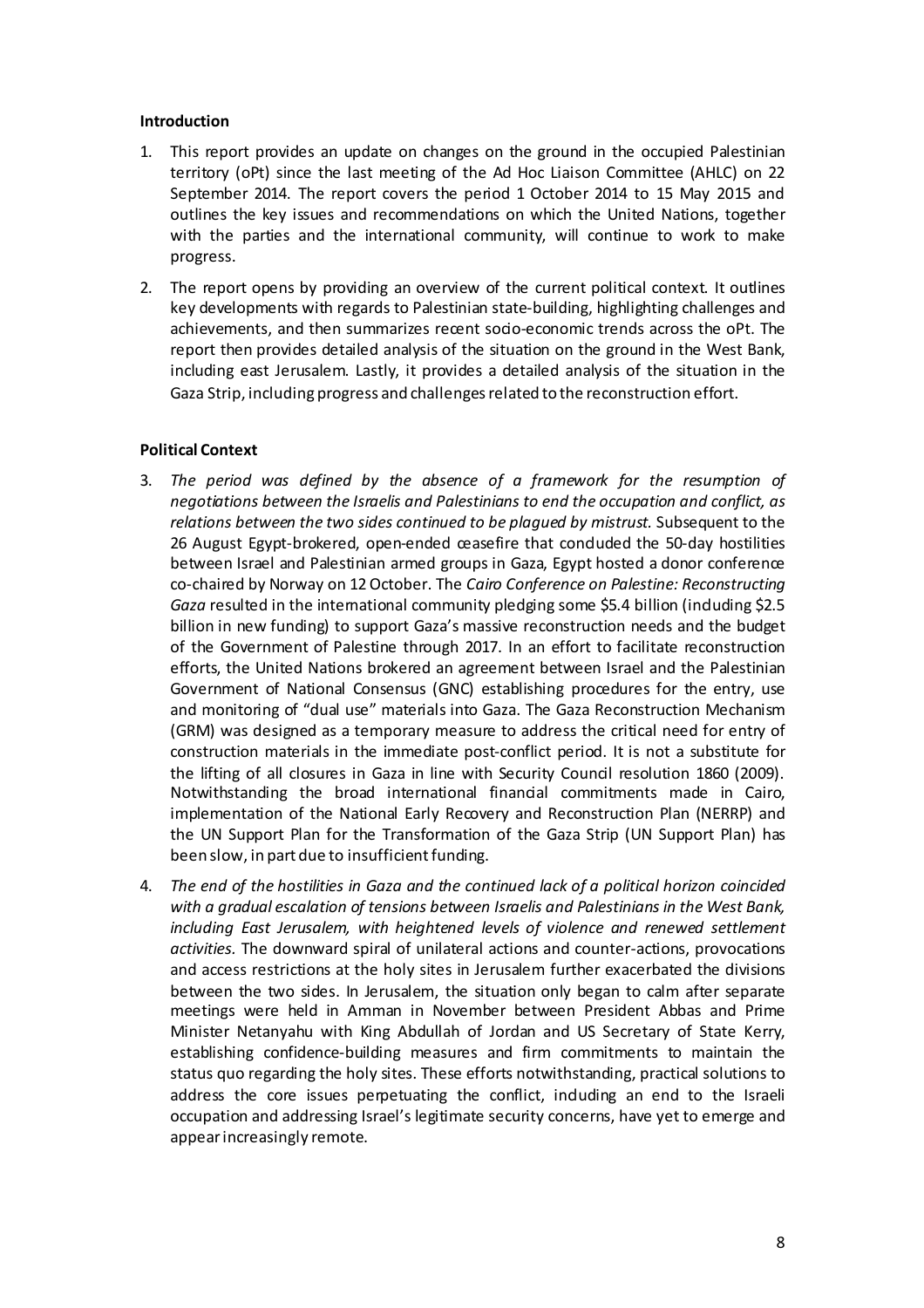- 5. *Despite some developments, progress on operationalization of the Government of National Consensus (GNC) within the Gaza strip remained slow*. Led by Palestinian Prime Minister Hamdallah, on 9 October 2014, the GNC convened its first unity government meeting in Gaza since Hamas seized control of the territory in June 2007. Despite the Prime Minister's announcement that efforts were underway to implement the 23 April 2014 intra-Palestinian "Beach Camp" unity accord, after seven months and a subsequent visit by the Prime Minister on 25 March 2015, there has been little progress. Egypt has yet to convene indirect talks to further consolidate the 26 August 2014 ceasefire and the GNC has not been empowered by authorities in Gaza to assume its rightful security and governance responsibilities there. A comprehensive reconciliation must indude the GNC resuming control over the crossings into Israel and Egypt. The responsibility for addressing these issues lies first and foremost with the Palestinian authorities. But it also partly rests with the United Nations and the international community, which must empower the Government to take up its leadership role in Gaza, including through the fulfilment of donor pledges that were made at the Cairo conference last year.
- *7. Despite these setbacks, Prime Minister Hamdallah has been demonstrating renewed commitment on the crucial reintegration and reform of Gaza's public sector.* On 19 April when a delegation of GNC ministers based in Ramallah travelled to Gaza for one week to begin the first step of registering former employees (recruited before June 2007). Discussions with Hamas broke down the following day, regrettably prompting the ministers' withdrawal. The United Nations views the success of civil service reform as critical to establishing genuine Palestinian reconciliation, including GNC control over the border crossings and organization of long overdue Presidential and Palestinian Legislative Council (PLC) elections. Strengthened Palestinian unity and improved living conditions on the ground in Gaza may not only contribute to a return to negotiations, but ultimately also to their success.
- *8. The security environment in Gaza and the West Bank remained fragile and unpredictable with high levels of violence and resulting casualties*. Between October 2014 and end March 2015, 17 Palestinians were killed by Israeli forces and 2,067 were injured, including 375 children and 44 women. The vast majority of injuries occurred in the West Bank. This represents a decline when compared to the previous six months, which owing to the hostilities between Palestinian armed groups and Israel, witnessed the highest casualty toll since the start of the Israeli occupation. During the current reporting period, ten Israelis were killed, induding two women and two children. This also represents a decline when compared to the previous six months.
- *9. The continued failure to establish a credible political horizon led to the Palestinians pursuing an increasingly internationalized strategy for resolution of the conflict.* On 30 December 2014, the Security Council rejected a Palestinian-drafted resolution submitted by Jordan calling, *inter alia*, for a final peace agreement to be reached within a year and an end to Israeli occupation by end-2017. The resolution failed to gather the minimum nine out of 15 votes in the Council. The following day, the Palestinian leadership signed instruments of accession to the Rome Statute of the International Criminal Court (as well as 17 other treaties), to which it formally gained accession on 1 April 2015. In retaliation, and in violation of the Paris Protocol of the Oslo Accords, on 3 January 2014 Israel announced its decision to withhold Palestinian tax revenues that it collects on its behalf of the Palestinian Authority. An agreement to release nearly \$500 million, representing four months' revenues, was finally reached on 18 April 2015.
- *10. There is no immediate prospect that a return to negotiations with the Palestinians will be an immediate priority of the new Israeli administration*. Israel held a general election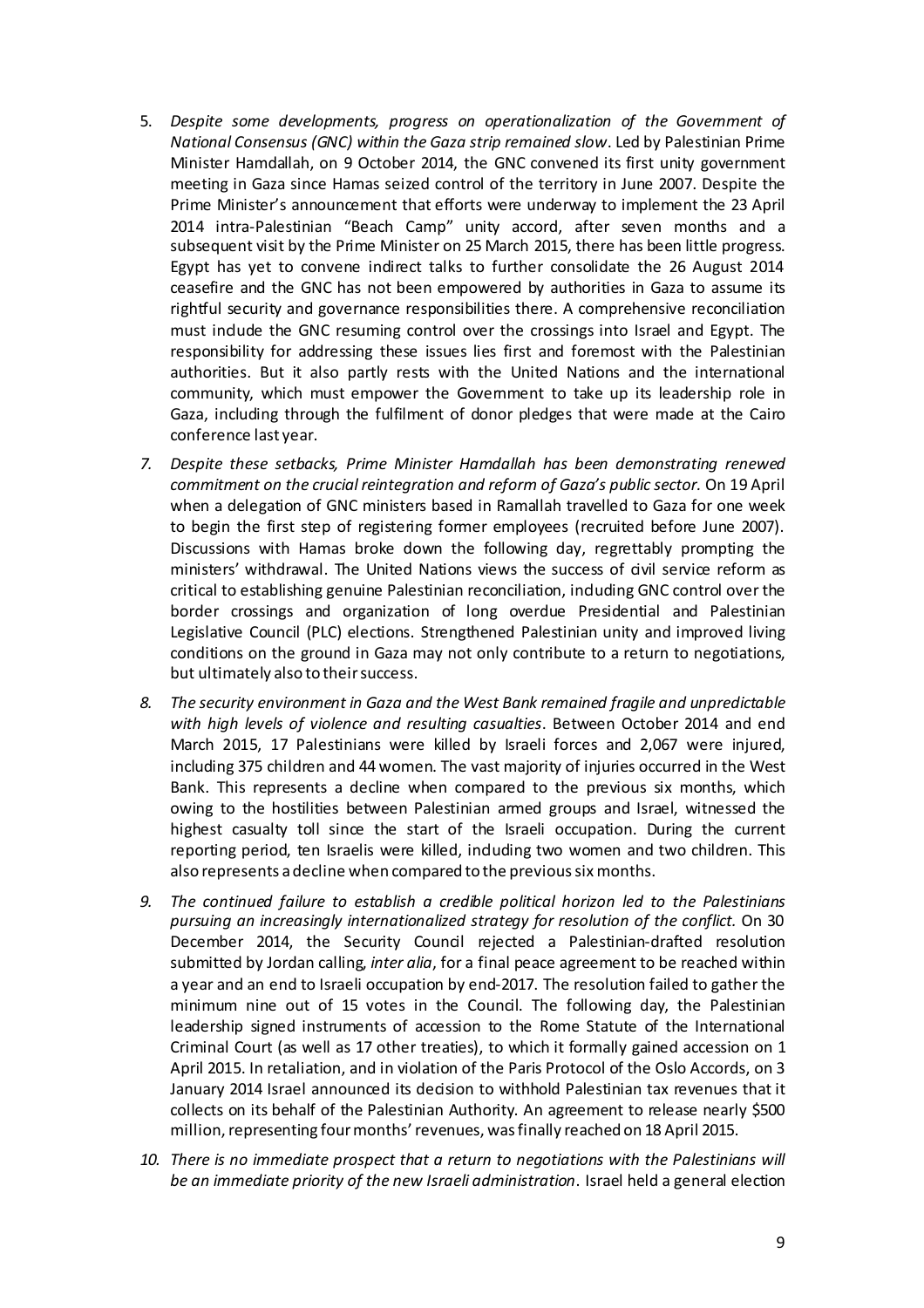on 17 March with Prime Minister Netanyahu and the Likud party winning the most seats. On 14 May, a new Israeli coalition Government headed by Prime Minister Netanyahu was confirmed by the Knesset. The new Government of Israel should take credible steps, including a freeze of settlement activity to promote a resumption of meaningful negotiations. The Secretary-General, however, hasindicated that he is ready to work with all in order to encourage a return to negotiations, on the basis of an agreed framework. Continued security cooperation between Palestinian and Israeli authorities remains a cornerstone for peaceful resolution. Both parties must expend every effort to build upon existing agreements, including relevant UN Security Council resolutions, the Roadmap and the Arab Peace Initiative, to gain momentum towards a final status agreement.

- *11. The international community has become increasingly frustrated at the lack of progress on political negotiations*. A number of European parliaments adopted non-binding resolutions calling upon their respective governments to recognize a Palestinian state. On 30 October 2014, Sweden officially recognized the State of Palestine. This brought the number of recognitions to 136. While highly significant developments, these steps should not be considered a substitute for a return to genuine peace talks between the two parties themselves.
- *12. Against this backdrop, some within the international community are reassessing their approach to the peace process.* Establishment, possibly through a Security Council resolution, of a framework, induding parameters, for future negotiations is under consideration. It is expected that any framework would note the potential incorporation of the Arab Peace Initiative as a basis for a negotiated settlement. The United Nations believes that the success of this and any future initiative would require a determined effort by all to rebuild the trust between the parties that has eroded so dramatically overthe past months.

## <span id="page-9-0"></span>**Palestinian State-Building**

- *13. There are grave concerns about the implications of on-going political divisions within the Palestinian political leadership on the operationalization of the GNC.* To date, there has been no concrete progressin regards to integration of administrative, legal and financial systems and, crucially, of the security services, between the Gaza Strip and West Bank. This lack of progress is impacting basic service provision in the Gaza Strip, such as in the health sector where the on-going divisions are undermining the ability of the Ministry of Health (MoH) to institute unified policies and strategies, ensure adequate provision of medicines, and facilitate payment of health workers. It is also a major impediment in the reconstruction effort. The creation of a "National Office for the Reconstruction of the Gaza Strip", under the leadership of the Prime Minister supported by the newly appointed National Coordinator for Gaza Reconstruction, offers a new opportunity. But it will require all elements of the GNC to work together to quickly deliver on commitments to the people of Gaza. The visits of Prime Minister Hamdallah and the holding of cabinet meetings in Gaza are important. However, further concrete actions are now required to ensure the GNC starts to effectively deliver in all areas. This includes basic service provision, economic growth, democratic governance and security and law enforcement*.*
- *14. Operationalization of the GNC as one unified government is also essential in order to safeguard state-building gains made in recent years and the support of international donors*. As noted consistently in previous United Nations reports to the AHLC over the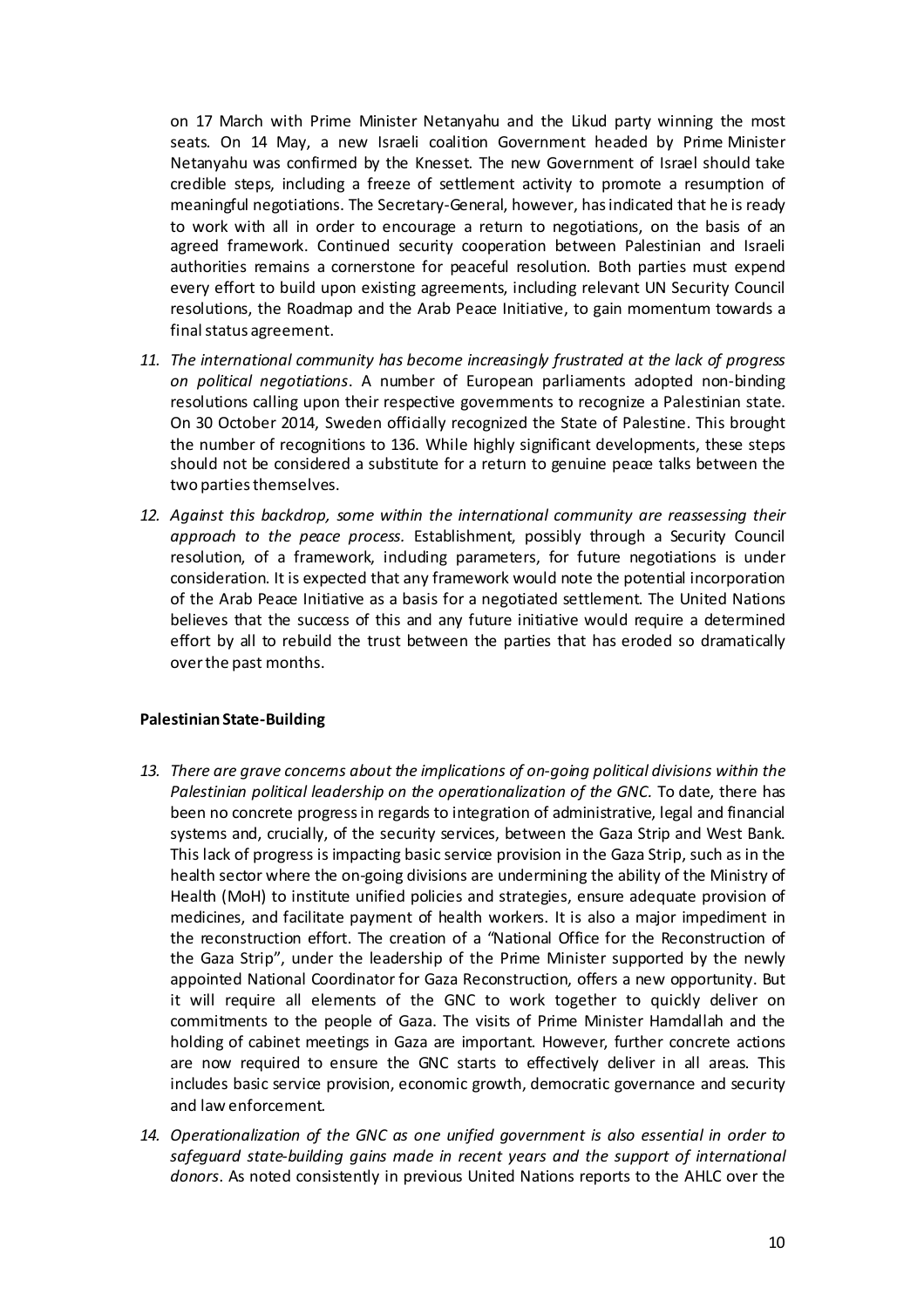last five years, significant progress has been made by the Palestinian government in regards to fiscal reforms; establishment of public institutions; maintenance of rule of law and protection and promotion of human rights; and service delivery. However, in the continuing absence of a single functioning government across the oPt, the pace of this progress will start to slow and roll back. Furthermore, if the *status quo* continues, international donors may begin to reduce their support and the resulting increased financial, political and security pressures will be felt throughout the oPt.

- *16. Civilservice reform is urgently required to reduce the fiscal burden and ensure continuity of basic services and other government functions.* The non-payment of salaries of civil servants has become a serious concern: it is undermining the delivery of public services in Gaza, placing an unnecessary financial burden on the GNC's core budget, and raising tensions between different groups. Approximately 40,000 individuals formerly employed by the *de facto* authorities have not been paid in full since April 2014. Whilst the Palestinian Authority employees have continued to be paid regularly, many did not receive their regular full salary for December 2014. The differing policies with regards payments of the two groups is also causing tensions and many are becoming increasingly frustrated, as evidenced in tens of staff storming the weekly GNC Cabinet meeting in Gaza on 14 January 2015. In October 2014, the United Nations facilitated a one-time humanitarian payment to some of the 23,000 staff in Gaza who had not been paid since April, but action on the broader issue is now more urgent than ever. Prime Minister Hamdallah continues his efforts to find an acceptable solution to the problem of public sector employeesin Gaza, ensuring that nobody will be left behind. The United Nations calls upon all key parties to support these efforts and stands ready to support Prime Minister Hamdallah in this endeavour.
- *17. The GNC's financial crisis was compounded by the Government of Israel's decision to withhold tax revenues*. As a result, the GNC was forced to increase borrowing from private banks, a wholly unsustainable solution.<sup>"</sup> The action to withhold tax revenues not only exacerbated tensions but undermined the stability of the Palestinian institutions and the ability of Prime Minister Hamdallah's Government to carry out its responsibilities, including to pay public sector salaries and to provide needed services. The recent release of outstanding tax revenues by Israel is welcome. It is essential that agreement on a sustainable solution on tax collection in line with the Paris Protocol of the Oslo Accords is reached. This has to ensure predictable and unconditional transfer of tax revenues and offer transparency in relation to deductions made for monies owed by the Palestinian government.
- *18. Multi-year financialsupport to GNC is critical to enhancing its fiscalstability.* In line with Palestine's 2014-2016 National Development Plan (PNDP), the international community should facilitate increased fiscal stability by providing multi-year funding for the govemment's core budget." Multi-year commitments would enable the GNC to make longer-term administrative, legal and fiscal reforms, facilitate long-term investments in critical infrastructure and service delivery systems, and mitigate the need to resort to less sustainable and more costly short-term solutions to budget gaps.
- *19. Despite the challenges faced during the reporting period, the GNC has made progress on a number of state-building objectives, in line with the PNDP.* In January 2015, the State of Palestine acceded to 18 international treaties, 16 of which were accepted by Secretary General of the United Nations following deposit of all relevant documentation. This follows the accession by Palestine to 13 international treaties during the previous reporting period*.* The Government has made significant efforts during the reporting period to begin implementation of treaties for which documents of accession were deposited in April 2014, including reviewing relevant national legislation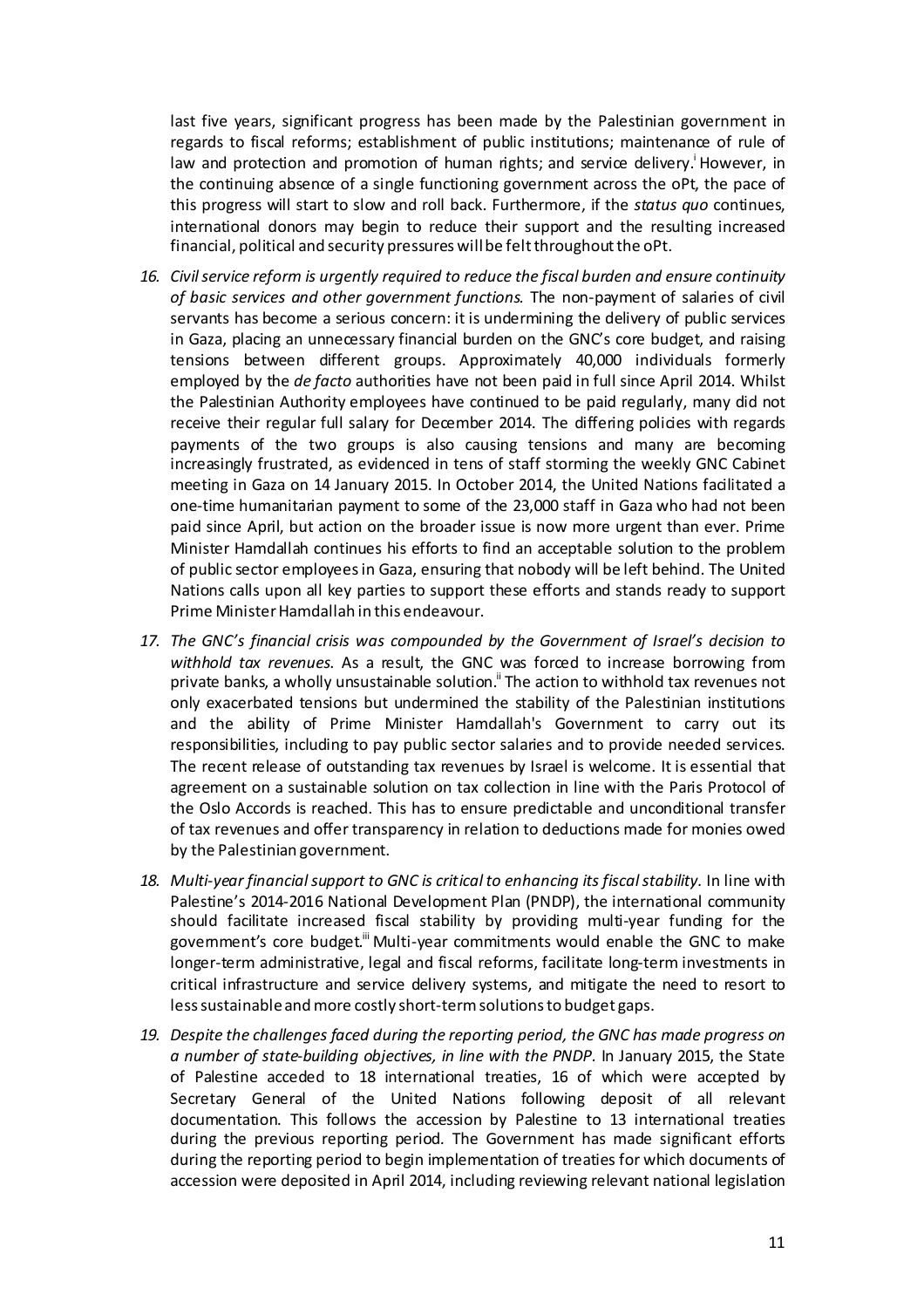against these new intemational obligations and preparing preliminary reports on progress to the relevant treaty bodies.

- *20. The GNC finalised a comprehensive assessment of progress against the Millennium Development Goals (MDGs), which will inform national decision and policy-making.* In April 2015, the government published the findings of the Multiple Indicator Cluster Survey (MICS) 5. The survey, which was led by Palestinian Central Bureau of Statistics (PCBS) with technical and financial support by the United Nations, included a total of 11,000 households throughout Gaza and the West Bank including East Jerusalem, with data collection completed before the hostilities in July 2014. Findings confirmed development progress, such as high rates of sanitation and immunization coverage, but highlighted critical challenges, such as that 92 per cent of Palestinian children experience psychological aggression or physical punishment.
- *21. The GNC has also made progress in the areas of social protection, education, health, water and energy, and livelihoods.*
	- 1. Up to 11,000 vulnerable households, 3,600 orphans and women and people with disabilities are currently benefiting from social protection support from the Ministry of Social Affairs (MoSA); the first social security system is being established, which will extend coverage to all private sectorworkers in the formal economy with a view to providing income security, combating poverty and social exclusion; and by mid-2015, a social security law will be finalised.
	- 2. Reconstruction/rehabilitation of dassrooms has led to improved learning environments, the quality of the curriculum in government schools in the rest of the West Bank and Gaza Strip has been enhanced and access to education for children with disabilities has been increased.
	- 3. The MoH has introduced quality guidelines in 15 hospitals and extended implementation of integrated health services and staff training to a greater number of Primary Health Care centres for management of non-communicable diseases, reproductive and mental health; improvements have been made to health service infrastructure, including the construction of a hospital in Tubas governorate, and to governance, including contracting and negotiating reimbursement with referral hospitals; and the MoH has strengthened its core competencies for emergency risk management in line with International Health Regulations and is developing a National Emergency and Response Plan.
	- 4. National legislation on water has been approved; a national energy efficiency action plan has been developed; and construction of the first solar powerstation has been completed.
	- 5. The Ministry of Agriculture published its National Agriculture Sector Strategy in late 2014, including emerging needs and prioritiesin the aftermath of hostilities in Gaza. It has also fully institutionalised the National Animal Identification System with 180 staff trained and operational; and is leading development of a cross-ministerial Sanitary and Phyto-Sanitary Action Plan aimed at improved food safety, animal and plant health, which in turn will raise production standards. In addition, the National Wage Committee has agreed on a set of actions to ensure proper implementation of the national minimumwage (adopted in 2012).
- *22. The Palestinian leadership has continued to make progress towards gender equality and empowerment of women.* On 5 March 2015, the Palestine Liberation Organisation (PLO) Central Council made a public commitment to a series of actions and standards that will be taken in towards securing full equality for women. Following concerted advocacy by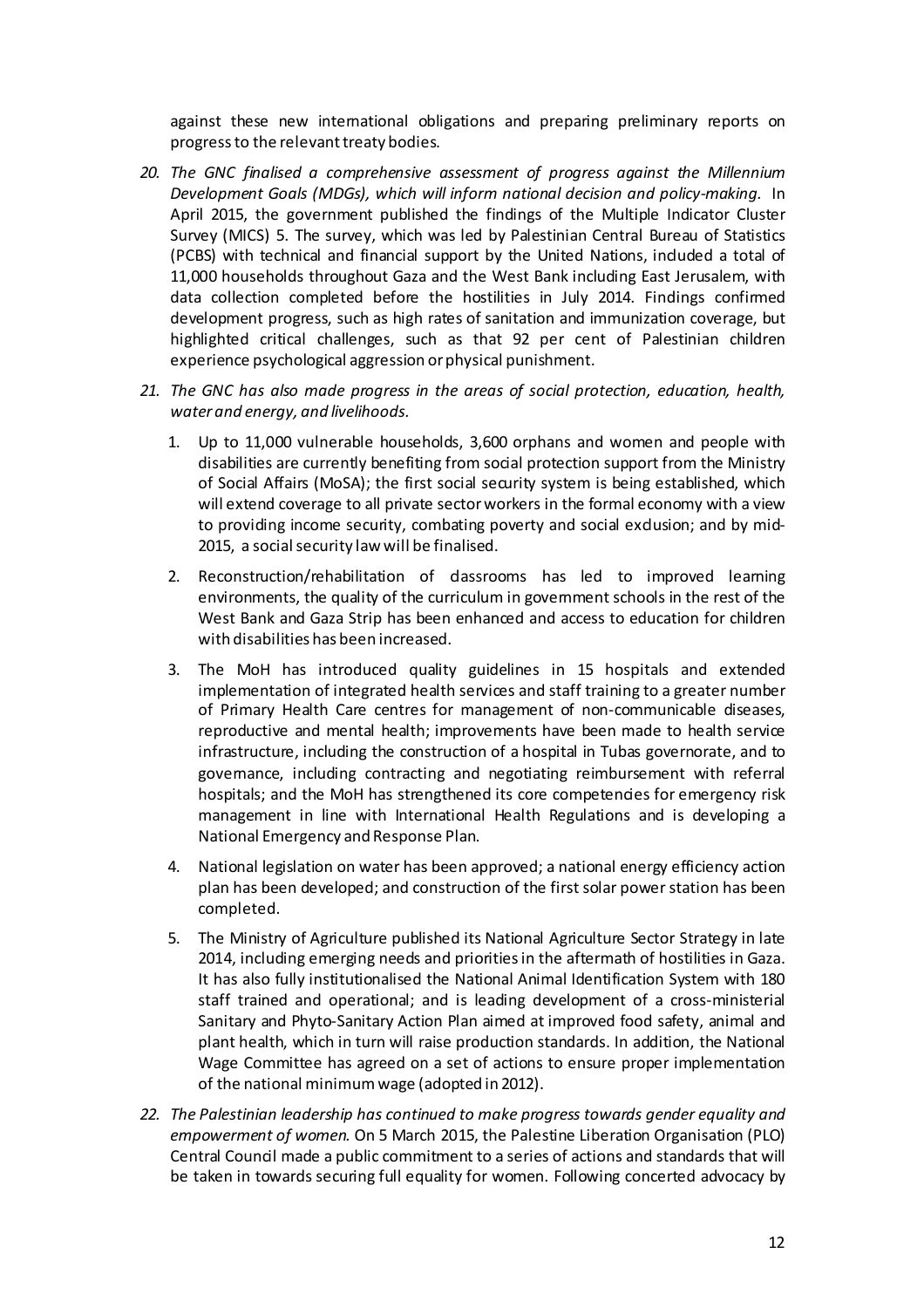women's civil society institutions, supported by the United Nations, commitments included ensuring that women's quota in elections and representation in public office rose from 20 per cent to 30 per cent. Furthermore, the Ministry of Women's Affairs has launched the national framework for the implementation of UN Security Council Resolution 1325 on women, peace and security; the MoH has developed a National Reproductive Health Strategy, which will facilitate harmonization of reproductive healthcare provision at the national level. The MoH has also rolled out trainings on guidelines and protocols for detection, treatment and referral of gender-based violence cases at primary and secondary level.

*23. The UN remains committed, through the UN Development Assistance Framework (UNDAF), to supporting the GNC in achieving the goals outlined in the PNDP*. Key areas of support include 1) *Increasing economic empowerment, improving livelihoods, access to decent work and food security* through assisting development of a National Agriculture Sector Strategy; strengthening the analytical capacity of PalTrade; and supporting the Ministry of Social Affairs (MoSA) in improving targeting of the social safety net programme; 2) *Improving governance* through facilitating increased access to legal aid services and supporting accession to 23 international treaties and conventions; strengthening Ministry of Interior (MoI) institutional structures and civil oversight capacity; and building the capacity of the Palestinian Civil Defence (PCD) in emergency preparedness for disaster risk reduction; 3) *Improving access to quality education* through establishing systems to reduce violence in United Nations and government schools, and strengthening capacities for inclusive, child-friendly learning; 4) *Improving equitable access to quality health services* through supporting establishment of a National Institute of Public Health and helping 75 per cent of West Bank and 35 per cent of Gaza primary health clinics to offer reproductive health service packages; 5) *Enhancing social protection systems* through supporting development of a national social protection policy and Gender-based Violence (GBV) and psycho-social care guidelines for relevant ministries; and 6) *Improving regulation and management of urban development, natural resources and cultural heritage* through a national assessment of infrastructure against international best practices, rehabilitation of cultural heritage sites, and increasing access to safe drinking and domestic water and sanitation for over 150,000 people. To date, funding levels for the UNDAF are S\$553 million of the S\$2.15 billion needed over the 2014-16 period. These revised requirements include interventions previously presented under the *UN Support Plan for the Transformation oftheGaza Strip*.

## <span id="page-12-0"></span>**Socio-EconomicTrends**

*24. Economic activity contracted in 2014 for the first time since 2006, driven largely by the volatile political situation in the second half of 2014.* The International Monetary Fund (IMF) estimates that in 2014 real GDP fell by nearly 1 per cent, the first contraction since 2006, with GDP declining by about 15 per cent in Gaza and a slowdown in economic activity in the West Bank in the second half of the year.<sup> $iv$ </sup> In the fourth quarter of 2014, unemployment rates saw some recovery after the Gaza hostilities and the increase in violence in the West Bank, with unemployment in Gaza decreasing from 47.4 per cent in the third quarter to 42.8 per cent and in West Bank decreasing from 19.2 to 17.4 per cent.<sup>Y</sup> Unemployment amongst youth remains the highest at 45.6 per cent across Palestine.<sup>vi</sup> Even for those in employment, incomes are low and unstable: 23.5 per cent of wage employees in private sector receive less than minimum wage (1,450 NIS) and 51.9 per cent of employees are without a contract. Vii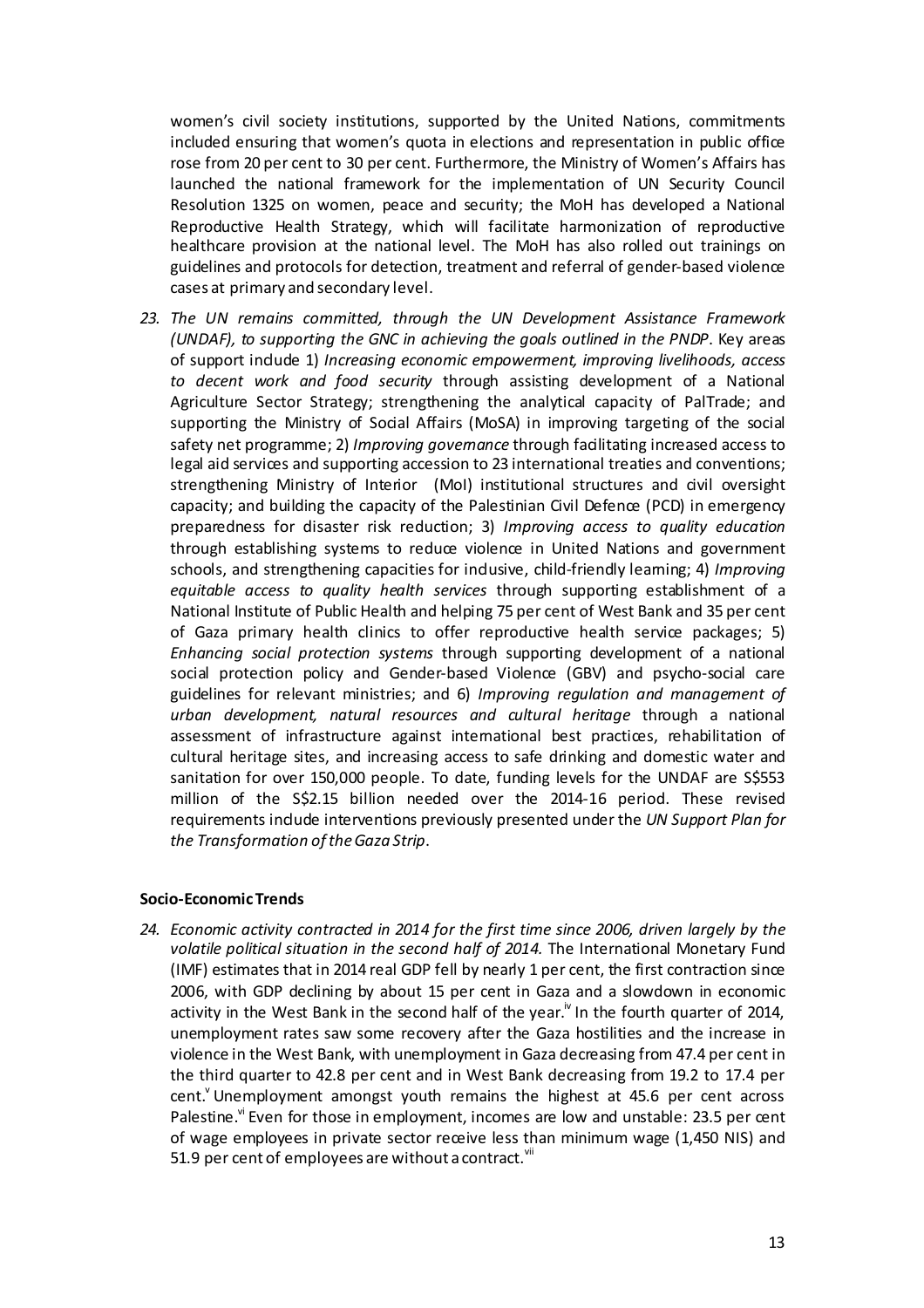- *25. Restrictions on economic activity in Area C of the West Bank have been detrimental to the whole Palestinian economy.* As noted in previous reports to the AHLC, Area C is richly endowed with natural resources but the economic potential they could bring is inhibited by the complex system of restrictions on access to and development of Area C. Rolling back Israeli restrictions would substantially improve prospects for sustained growth and likely result in a major increase in Palestinian GDP. Realising the full economic potential of Area C will require, firstly, the Israeli authorities to lift the movement and access restrictions that impede export of Palestinian products and limit access to Area C for tourists and investors; and secondly, the Palestinian authorities to initiate administrative reforms that would enable potential investors to more easily register businesses, enforce contracts, and acquire finance.<sup>viii</sup> The World Bank has estimated that, if the restrictions on Area C were lifted, the combined direct and indirect benefits could total S\$3.4 billion (35 per cent of 2011 GDP), translating into additional tax revenues for the GNC of \$800 million a year. The bulk of this would come from agriculture and exploitation of Dead Sea minerals.<sup>ix</sup>
- *26. The economic gap between Gaza and West Bank is growing, due primarily to the impact of on-going restrictions on free movement of people and goods to and from the Gaza Strip.* Unemployment rates in the Gaza Strip have been consistently higher than in the West Bank for many years but due to deteriorating economic conditions in Gaza, this gap has widened in the last three years. The unemployment rate in Gaza has incrementally increased from 32.2 per cent in the fourth quarter 2012 to 42.8 per cent in the same quarter 2014, whereas the unemployment rate in the West Bank over this period has slightly decreased from 18.3 per cent in the fourth quarter of 2012 to 17.4 per cent in the same quarter in 2014.<sup>x</sup> People working in Gaza have remained less well remunerated than those in the West Bank, with a lower average daily wage and far more workers in the private sector earning less than the minimum wage.  $x_i$  In addition, prices rose more strongly in the Gaza Strip in 2014, compared to the West Bank, meaning that wages need to rise more quickly in the Gaza Strip to hold living standards constant.<sup>xii</sup> This growing inequality is symptomatic of the continuing physical and political divide between the Gaza Strip and West Bank but it is also contributing to instability and, in the long-term, will impede state-building efforts and the achievement of national development goals.
- *27. The dire economic situation is continuing to drive high rates of food insecurity.* Latest estimates indicate that up to 1.6 million people in Palestine are food insecure or vulnerable to food insecurity.<sup>xiii</sup> Despite the long-term generosity of the international community in providing humanitarian and development aid, the deteriorating socioeconomic conditionsincluding rising unemployment, have meant that 73 per cent of the population in Gaza and 21 per cent in the West Bank, simply cannot afford to buy enough food.<sup>xiv</sup> It is likely that a proportion of those who were assessed in 2012 as being "vulnerable to food insecurity" are now "food insecure" due to the 2014 hostilities in Gaza or other factors. Addressing the underlying factors impeding economic growth is critical to increasing economic access to food for millions of Palestinians, reducing their dependency on aid and enabling the enjoyment of their economic and social rights.
- *28. Continued financial support from the international donor community is essential to address the socio-economic situation. However, this assistance must be accompanied by action to address the underlying political obstacles to development.* Absent a significant improvement in the political situation on the ground, Palestinians will be unable to fulfil their economic potential and become self-sufficient. Since the current conditions are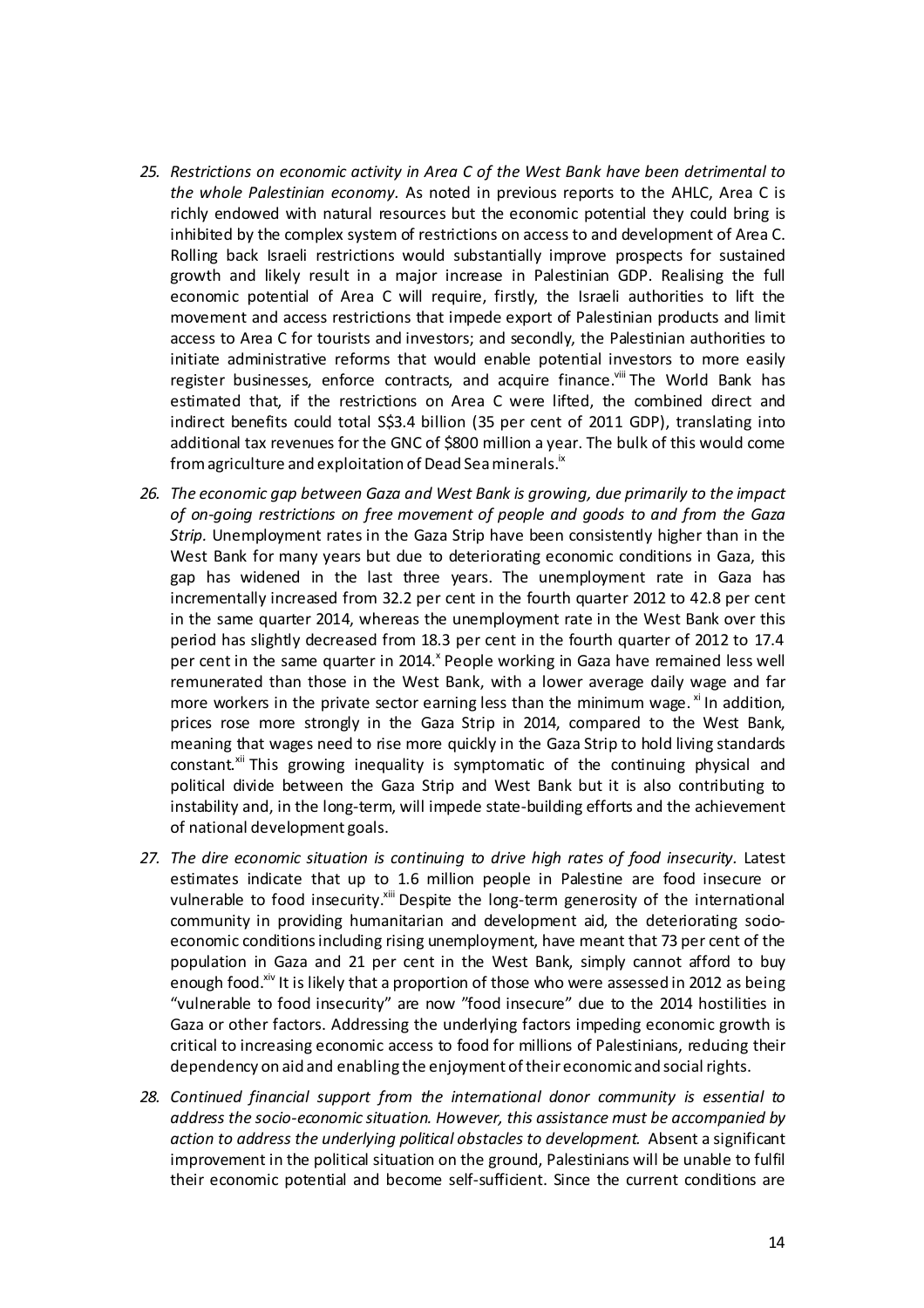likely to prevail at least in the medium-term, assistance from the international donor community will continue to be required.

*29. Multi-year funding for humanitarian and development assistance programmes implemented by the United Nations and partners is critical to address the socioeconomic consequences of the deteriorating political situation.* In 2014, the international community provided \$499 million (54 per cent) of the \$929 million requested for humanitarian aid in Palestine through the Strategic Response Plan (SRP) 2014. The SRP was scaled up from \$390 million to \$929 million to address needs arising from the July-August hostilities in Gaza. So far in 2015, \$203 million has been provided, leaving a shortfall of \$502 million.

## <span id="page-14-0"></span>**Situation on the Ground**

#### *West BankOverview*

- *30. The political and security situation in the West Bank, including East Jerusalem, continued to deteriorate during the reporting period.* Since October 2014, 12 Palestinians were killed by Israeli forces in the West Bank and 2016 were injured, the majority in regular and *ad hoc* demonstrations against Israeli policies which resulted in clashes between Israel forces and Palestinians. On 10 December 2014, Palestinian Minister Ziad Abu Ein died in the aftermath of an assault by an Israeli soldier during a protest near the village of Turmus Ayya that resulted in a confrontation with Israeli forces. The United Nations expressed its condolences for the Minister's death and urges the Government of Israel to ensure a full investigation. In the first four months of 2015, the United Nations noted an increase in search and arrest operations conducted by Israeli forces in the West Bank – a weekly average of 86 in 2015, compared to a weekly average of 75 in 2014.<sup>xv</sup> An estimated 108 Palestinians were injured and 3260 arrested in such operations. Ten Israelis were killed by Palestinians, half of them in the West Bank and half in West Jerusalem, and at least 127 were injured, the vast majority being Israelis injured during stone or Molotov cocktail throwing incidents while travelling on West Bank roads. Palestinian security forces continued working to maintain law and order in the West Bank throughout the reporting period. This included the arrest of dozens of suspected militantsin the days priorto the Israeli election in March.
- *31. There has been a sharp increase in the number of Palestine refugees injured by Israel security forces.* In 2014, there was a 139 per cent increase in the number of refugees injured by live ammunition from Israeli security forces in and around refugee camps, as compared to 2013 (122 injuries, compared to 51 injuries in 2013). The number of camps where such incidents occurred also rose from 11 camps in 2013 to 16 of the 19 camps in the West Bank in 2014. In 2014, 12 of the 21 refugee fatalities in the West Bank were the result of live fire in and around refugee camps. The total number of refugeesinjured by live and non-live fire in camps has also increased substantially from 38 in 2012 to 778 in 2014. So far in 2015, two refugees have been killed and 77 injured in such incidents in the West Bank.
- *32. The United Nations considers all settlement activity in the oPt contrary to international law and that the Government of Israel should put in place an immediate freeze on all such plans and reverse settlement activity.* Continuing settlement expansion is also eroding the confidence of the Palestinians and that of the international community, in the intentions of the Government of Israel in regards to peace negotiations and the two state solution.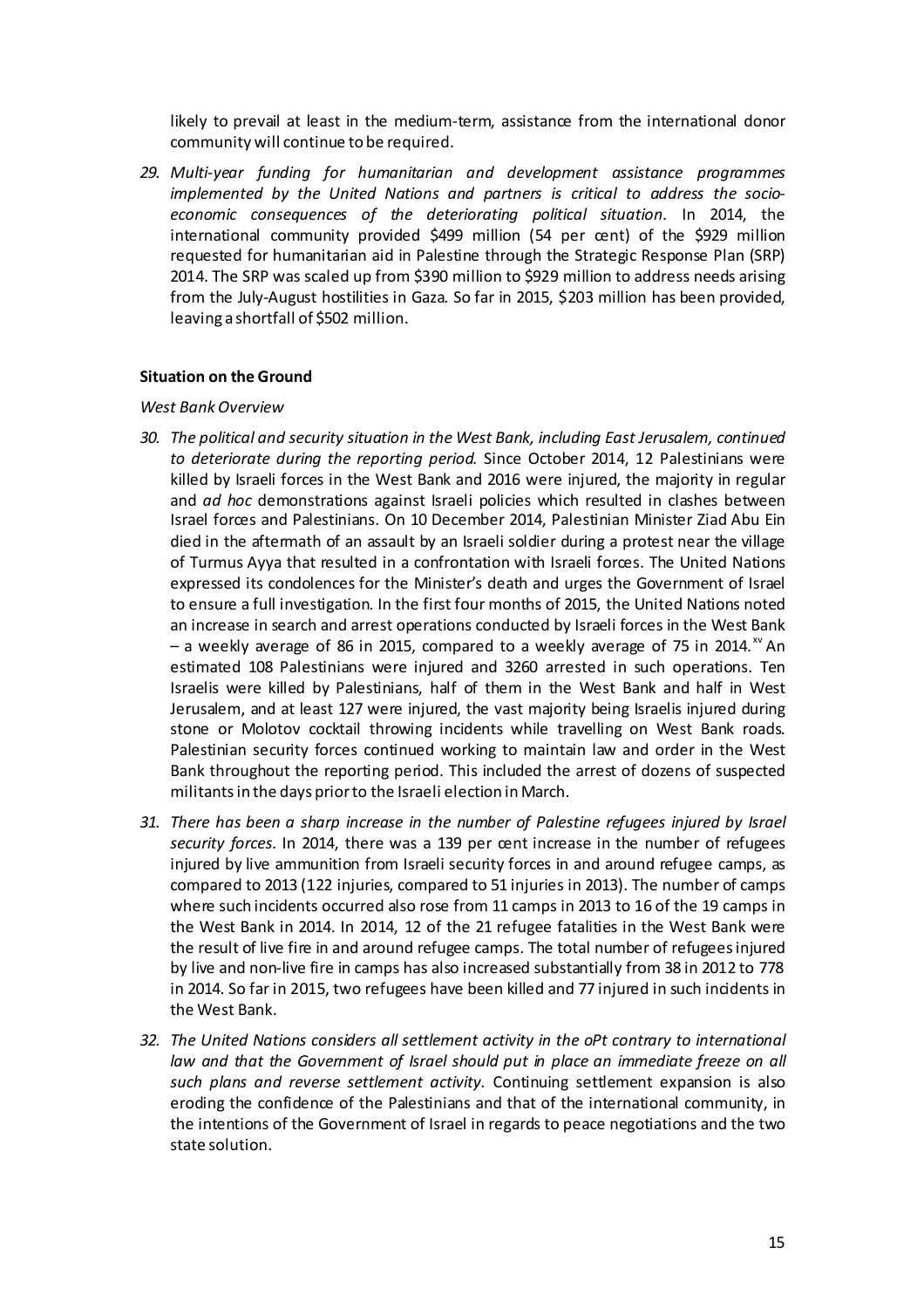- *35. 2014 saw the highest number ever of tenders for settlement construction in East Jerusalem and the rest of the West Bank for ten years and there are growing concerns regarding efforts to obtain legislative changes to allow further large-scale settlement expansion.* During the reporting period, a series of announcements were issued regarding the advancement of planning for housing units in settlements in East Jerusalem. This included nearly 1,000 residential units in Har Homa and Ramat Shlomo in October and the decision at the end of September to accelerate the process of constructing some 2,600 residential units in Givat Hamatos. According to the Israeli NGO Peace Now, 2014 saw the highest number of tenders issued for construction in settlements for ten years. Some 68 per cent of construction starts were outside the settlement blocks that are adjacent to the Green Line. The United Nations is also following with great concern a continuous effort by the Israeli government to change the legal status of settlement outposts thereby removing certain obstacles that constrain their expansion: according to Peace Now, 20 outposts have been "legalized" under the Netanyahu Governments. The United Nations is encouraged by the decision of the Israeli Supreme Court on 25 December in which it ordered the evacuation and demolition of Amona, a large settlement outpost, within two years. The United Nations looks forward to the swift implementation of this decision. In addition, the United Nations has taken note of declarations and actions by various Israeli politicians which are aimed at obtaining a formal endorsement by the state of the 2012 "Report on the legal Status of Building in Judea and Samaria" "Edmund Levi Report", which would dramatically alter the legal framework which Israel applies to the oPt and thus clear the way for large-scale settlement expansion.
- *36. Settlement expansion continues to have direct humanitarian consequences for Palestinian communities*. As highlighted in the last report to the AHLC, in western Bethlehem over 4,000 dunums of land were declared as "state land" by the Israeli authorities in August 2014. Since then, residents of the village of Wadi Fukin, which had over half of its land (1,500 dunums) declared "state land", have been facing major challenges in sustaining their traditional livelihoods of agriculture and grazing livestock. Residents of nearby Jaba, Nahhalin and, to a lesser extent, Surif and Hasan are similarly affected. These communities, as well as all major Palestinian cities, are now unable to expand to meet their growing needs. They continue to face harassment from Israeli settlers who use their private land, induding springs, for recreation purposes under the protection of Israeli forces; and they have also been subjected to Israeli military training exercises in their area. Overall during the reporting period there has been a 25 per cent decrease in the number of settler attacks against Palestinians across the West Bank, compared to the previous six months (128 incidents, compared to 171).
- *38. The reinstatement, after a decade, of the Government of Israel's policy of punitive house demolitions is worrisome*. Between 1 June and 30 November 2014, Israeli authorities demolished or sealed five homes, displacing 34 Palestinians, induding 16 children. This policy had been effectively suspended in 2005. As the United Nations has already outlined, punitive demolitions are a form of collective penalty that punishes people for acts they did not commit. They contravene international law and risk undermining the already fragile situation.

#### *West Bank – Movement and Access*

*39. Although active Barrier construction was been minimal during the reporting period, the finished segments have grave implications for Palestinians and the viability of a Palestinian state.* As of end December 2014, 64.2 per cent (456km) of the Barrier had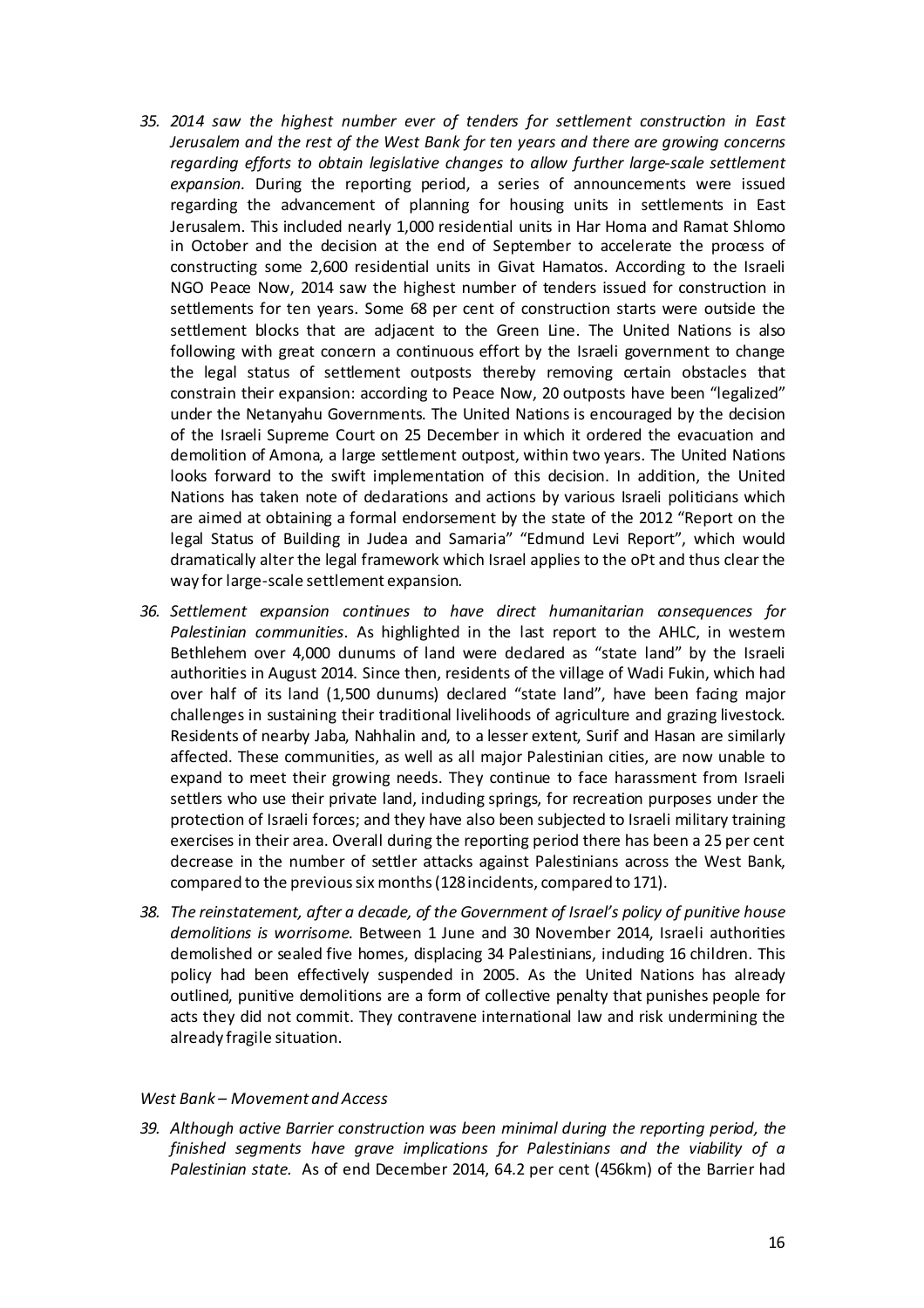been completed and 7.8 per cent (55.1km) was under construction.<sup>xvi</sup> The Barrier and its associated regime of permits and gates is the primary obstacle to the free movement of Palestinians within the West Bank. 150 Palestinians communities are severely affected as they have land located between the Barrier and the Green Line<sup>xvii</sup>. As per the 2004 Advisory Opinion of the International Court of Justice (ICJ), the section of the Barrier that runs within the West Bank (currently approximately 85 per cent) is illegal and must be removed.

*40. There have been some easings in restrictions on movement from the West Bank to Israel.* On 17 March 2015 the Israeli Coordinator of Government Activities in the Territories (COGAT) announced that Palestinian men over the age of 55 and women over 50 will no longer require a permit to enter Israel and the minimum age for a work permit has been lowered from 24 to 22.This comes in the context of data published by the Bank of Israel which found that the number of Palestinians from the West Bank working in the Israeli economy has doubled during the past four years, reaching around 92,000 in 2014, 59,000 of them holding work permits. However, fundamentally, the system of administrative and physical barriers (currently totalling 490 separate physical barriers) across the whole of the West Bank, including East Jerusalem, continues to impede free movement for Palestinians, impacting the full range of civil, political, economic, social and cultural rights.

## *West Bank - Area C*

- *41. Area C is fundamental to the contiguity of the West Bank and the viability of Palestine and its economy.* It is essential for the expansion of public infrastructure, such as transportation, water and electricity networks, wastewater treatment plants and landfills, private sector development, and the development needs of communities in Areas A and B. Despite some progress, this potential remains largely untapped due to the on-going administrative and security control of the area by the Israeli authorities, including the complex planning and zoning restrictions they apply and related settlement expansion.
- *42. The process for approval of outline plans in Area C remains slow, impeding development and placing homes, infrastructure works and even small-scale agricultural activity at risk of demolition.* Currently only three community-driven outline plans for four communities out of a total of 99 outline plans (some of which were submitted in 2010) covering 113 communities have been approved by the ICA: the remaining communities are in a desperate situation, unable to address their acute housing and service needs without fear of demolition, displacement or other action by the Israeli authorities. XVIII In the absence of approved outline plans, and in the context of what the Secretary General has described as "discriminatory and unlawful planning policies, laws and practices", xix many residents in Area C are forced to build new or expand existing homes or other structures without permits, with a high risk that they will be demolished by the Israeli authorities. Effective and efficient urban and regional planning is essential if sustainable developmentisto be realized.
- *43.* In 2014, although there was a slight decrease in the number of structures demolished (601, compared to 663 in 2013), there was a 20 per cent increase in the number of people displaced as a result (969, compared to 805 in 2013).  $x^*$  So far in 2015, 207 structures have been demolished, affecting 781 people, of whom 252 were displaced (this includes 140 children)<sup>xxi</sup>. Targeting of donor-funded humanitarian assistance also continued, with 60 such structures demolished or dismantled during the reporting period.<sup>xxii</sup> The recent approval of a Master Plan for Wadi An Nis in Bethlehem by the ICA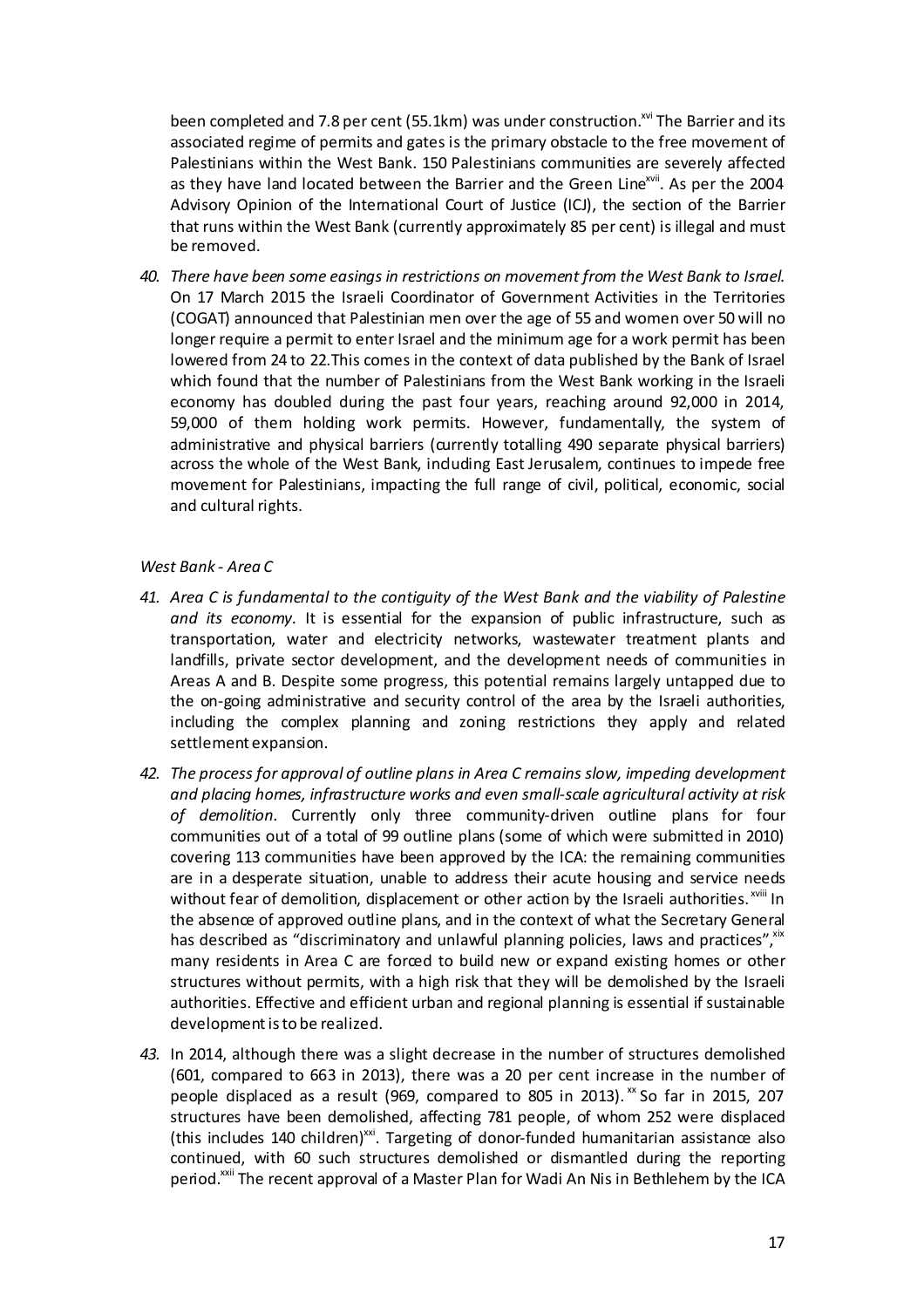is positive progress: it paves the way for local level planning and construction of housing and basic infrastructure necessary for this local Palestinian community. However, the Government of Israel is urged to expedite approvals for the 96 outstanding outline plans, enabling community-led planning processes that are essential for the demographic and economic growth of these communities, and to halt demolitions of Palestinians homes and other structures built without permits, until such time as appropriate outline plans are approved and implemented.

- *45. The United Nations continues to support local Palestinian authorities in developing adequate social infrastructure in Area C but the programme faces challenges due to the slow pace of Israeli approvals.* The United Nations continues to support the construction and expansion of 15 schools and health centres in Area C, valued at approximately \$5 million. As reported previously, a package of agriculture-related works, valued at approximately \$5 million, to be implemented by the United Nations with financial support from the British and Dutch governments, was not approved within the agreed timelines and, as a result, part of the funding has now been withdrawn. $x^{\text{xiii}}$
- *46. Palestinian access to land and other natural resources in Area C is fundamental to address the development needs of communities across the West Bank and to facilitate Palestinian private sector investment and overall economic growth.* Palestinian private sector investment is stymied by Israeli planning restrictions in Area C as evidenced by the case of the Rawabi housing project. Implementation of this \$850 million private sector-funded housing project, which is located in Area A, continues to be hindered by lack of connectivity to water sources through Area C due to Israeli restrictions. The Israeli authorities have recently approved a temporary water pipeline from Um Safa through Area C to Rawabi, allowing the first group of new residents to move in. The Government of Israel is encouraged to approve the construction of the long-term water pipeline for the city to enable its full development as soon as approval.<sup>xxiv</sup> Similarly, the Israeli authorities are urged to enable the local authorities to proceed with construction of a solid waste recycling plant in Deir Sharaf to the west of Nablus, which, when constructed, will bring important economic and environmental benefits, including energy production and job creation for the wider northern West Bank. xxv
- *47. The United Nations remains concerned about the recent moves to relocate Bedouin communities near Abu Nwar in the politically sensitive E1 area of the West Bank that may be linked to further settlement construction.* Around 7,000 Bedouin and herders (70 per cent of whom are refugees) in Area C are at acute risk due to Israeli government plans to "relocate" them to three large sites.<sup>xxvi</sup> In December 2014 the period allocated by the ICA forfiling objections to outline plans for the establishment of the main site, An Nuwei'ma, expired and the plans are now awaiting final endorsement. The communities have not been adequately consulted on the plans, which they oppose. In mid-March 2015 media reports confirmed that the ICA appointed a retired IDF Brigadier General to lead a mediation effort aimed at reaching a compromise between the Bedouin communities and the Israeli government. The Secretary-General has stated that the implementation of the proposed plan may amount to individual and mass forcible transfers and forced evictions, prohibited under international humanitarian and human rights law.<sup>xxvii</sup>

#### *West Bank - East Jerusalem*

*50. The situation in occupied East Jerusalem continued to deteriorate, revealing the extent of the frustration that grips the Palestinian population after almost 50 years of occupation and underscoring the imperative for re-invigorated involvement of the*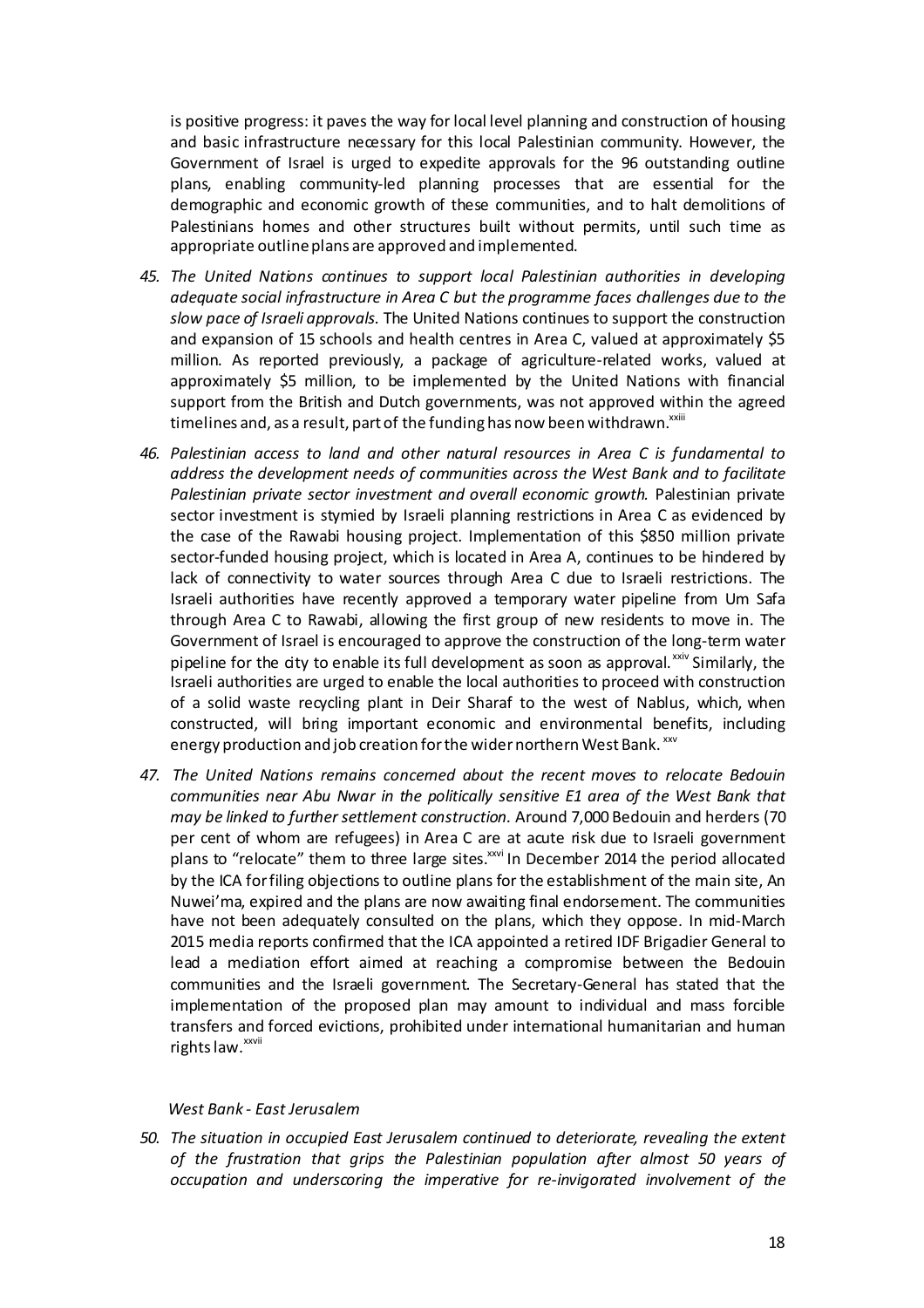*international community*. Almost daily demonstrations and clashes between Palestinians and Israeli forces occurred across the Jerusalem governorate in October and November – most were fuelled by developments relating to access to the Haram al Sharif/Temple Mount, particularly following the one-day closure of the compound on 31 October (the first time this has occurred since 2000). XXVIIIXXIX Tensions began to calm after separate meetings were held in Amman in November between President Abbas and Prime Minister Netanyahu with King Abdullah of Jordan and US Secretary of State Kerry, where they established confidence-building measures and firm commitments to maintain the status quo regarding the holy sites. In November alone, 800 Palestinians were injured in demonstrations and related clashes with Israeli forces.<sup>xxx</sup> There has also been an increase in search and arrest operations by Israeli forces in Jerusalem, resulting in 1305 arrests and 880 injuries from October 2014 to March 2014. A series of attacks by Palestinians against Israelis at bus and trams stops resulted in deaths of [three] Israelis, with many more injured. The United Nations welcomes the provision of permits for 200 Palestinians from the Gaza Strip to travel to Jerusalem to access the Haram Al Sharif on Fridays<sup>xxxi</sup>. It is hoped that this step will herald a broader relaxation of the restrictions onmovement and access.

- *51. The increasingly religious nature of violence in Jerusalem and parts of the West Bank is particularly alarming.* In the context of the increasing tensions in East Jerusalem, a series of targeted attacks on places of worship and other religious sites were recorded during the reporting period. In the most serious incident, on 18 November, two Palestinians killed five Israelis and injured several others at a West Jerusalem synagogue, before being shot dead by Israeli police. In addition, on 14 October a mosque was subject to an arson attack in the village of Akraba; on 29 November, a Jewish-Arab school was set on fire and vandalised with anti-Arab graffiti; on 24 February, a Jewish cemetery in East Jerusalem was the subject of an arson attack; in two separate attacks on 25 February, a Greek Orthodox Church in East Jerusalem and a Mosque in Bethlehem were set on fire<sup>xxxii</sup>; and on 6 March the Jewish cemetery on the Mount of Olives was desecrated. The Secretary-General has unequivocally condemned attacks on religious sites and places of worship. xxxiii
- *52. Against the backdrop of rising tensions and increasing violence, the nearly 300,000 Palestinians resident in occupied East Jerusalem continue to face long-standing obstacles to their access to housing.* The long-standing restrictions make it almost impossible for many Palestinians in East Jerusalem to obtain building permits, thereby compelling them to construct or expand their homes without authorisation and risking demolition and displacement. Between the beginning of October 2014 and the end of March 2015, 73 structures were demolished by the Israeli authorities in this context, affecting 347 people, induding 161 children. This represents a three-fold increase compared to the previous six months (22 structures demolished, 101 affected, including 48 children). The Israeli authorities are urged to ensure planning for East Jerusalem is participatory and takes full account of natural growth and the development needs of the resident population.
- *53. There are also continuing challenges in accessing health facilities in the city.* In 2014, 230,712 Palestinians applied through the Palestinian District Coordination offices for permits to access Jerusalem from the rest of the West Bank for health-related reasons: 77.36 per cent were approved but 22.63 per cent were denied or had received no answer, effectively meaning that 52,210 people were unable to travel to receive the healthcare they needed.<sup>xxxiv</sup> Long-term permits are required for staff and patients of the six East Jerusalem hospitals to enable appropriate access to health services. In 2014, 30 of the medical staff who applied received only three month permits and eight were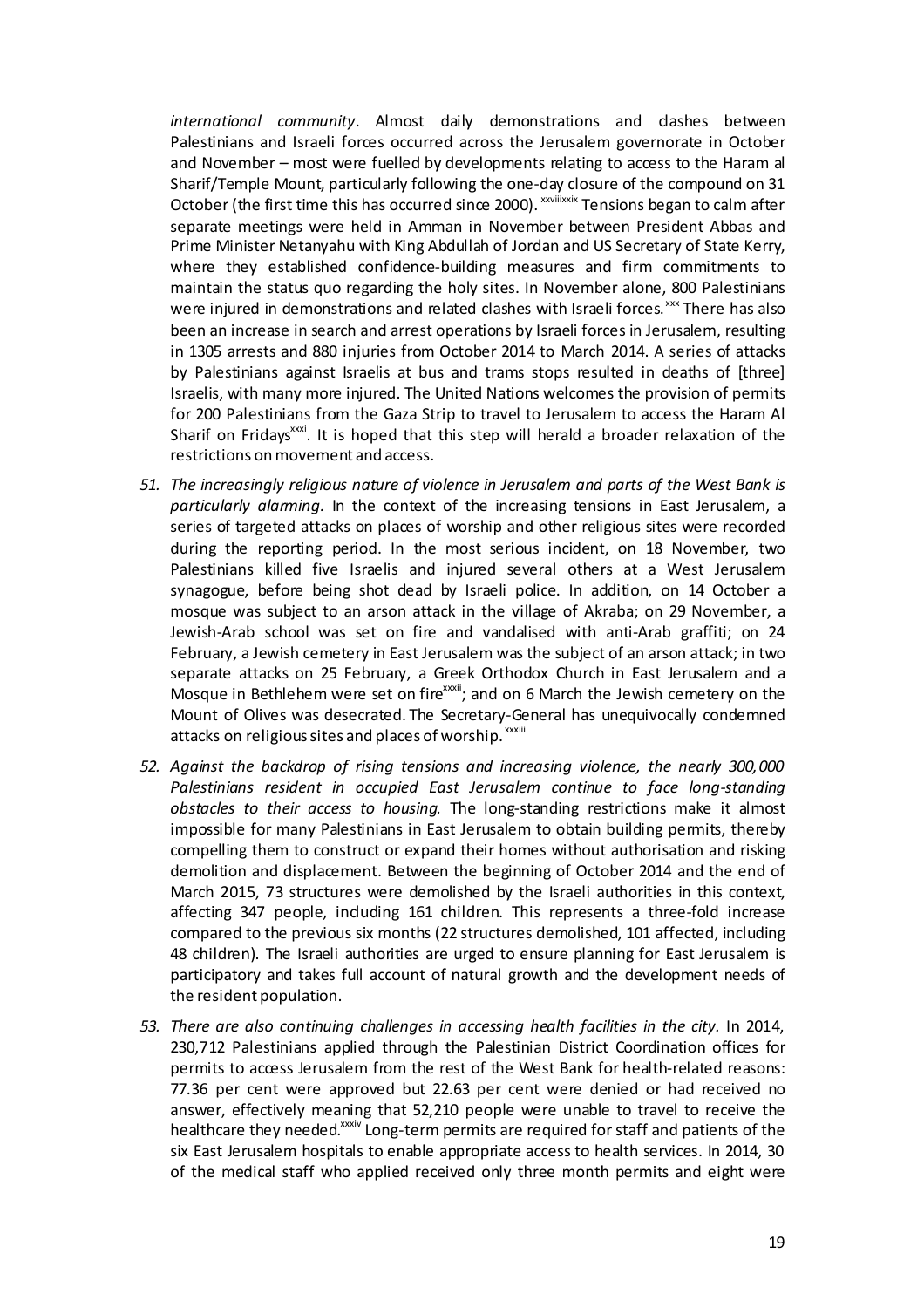denied. Since the East Jerusalem hospitals are also education centres in this sector for Palestinians in the West Bank and Gaza Strip, restrictions on access to these facilities are a major barrier to learning<sup>xxxv</sup>. Israeli authorities permitted the entry of up to 100 doctors and medical teams in Palestinian vehicles. To date 58 such permits have been made use of.<sup>xxxvi</sup>

- *54. Access to and quality of education for Palestinians is of continuing concern.* In February 2011, the Supreme Court of Israel, in response to a petition by the Association of Civil Rights in Israel (ACRI), ruled that the shortage of classrooms at that time constituted "a violation of the constitutional right to education of the children of East Jerusalem" and set a five year deadline for the Jerusalem Municipality and Ministry of Education to address the matter.<sup>xxxvii</sup> According to its 2014 annual survey, Ir Amin, estimates that 3,055 new classrooms are still required to reduce overcrowding and that despite some progress by the Municipality, the pace of construction is simply not keeping up with demand. xxxviiixxxix Zoning and other planning restrictions in East Jerusalem inhibit both new construction and the expansion of existing buildings, many of which are generally substandard or unsuitable for educational purposes. The Government of Israel's efforts to expedite the approval process for expansion of recognised but unofficial schools is a welcome step forward but with the five year deadline set by the Supreme Court fast approaching, further action is required to fully address the educational needs of children in East Jerusalem*.* Additionally, in 2014 there was a four-fold increase in the number of students affected by education-related attacks and other incidents in the city, when compared with 2013 (8,547 students, compared with 1,492). $x^{1}$
- *55. The Municipal authorities have increased pressure on Palestinian schools in the city to use the Israeli, rather than the Palestinian curriculum.* In January 2015, headmasters of Palestinian public and Israeli-funded private schools (approximately 80 per cent of Palestinian schools in East Jerusalem) were informed by the Department's Director that they would no longer be permitted to use school books issued by the Palestinian Ministry of Education, and that only text books provided by the Municipality can be used.<sup>xii</sup> Palestinian Authority-issued schoolbooks have been used in East Jerusalem schools in line with the Oslo Agreements. They were first censored in 2011, when the Israeli authorities covered up sections dealing with Palestinian geography, history and identity, Islam, the Israeli occupation and settlements, the intifada and Jerusalem as the capital of Palestine.

## *Gaza Strip*

*56. The ceasefire that brought an end to the hostilities between Israel and Palestinian armed groups on 26 August 2014 is perilously fragile.* Both parties have violated the ceasefire in recent months, with Palestinian armed groups test-firing 151 rockets at the sea, with 13 also launched ineffectively towards Israel, and two air-strikes conducted by Israeli forces in the Gaza Strip since the 26 August 2014 ceasefire. Israeli forces have also conducted limited ground incursions and several Palestinians have been detained by Israeli forces after reportedly attempting to enter Israel illegally. Whilst there has been some progress on movement and access to and from Israel and the West Bank as outlined below, the proposed extension of fishing limits has not been implemented fully, with a number of reported incidents of Israeli naval forces opening fire on fisherfolk located less than six nautical miles from the shoreline.<sup>xlii</sup> In February 2015, the IDF released a video, which it daimed shows the interception and arrest of Palestinians attempting to smuggle material for rocket production into Gaza by boat. Both parties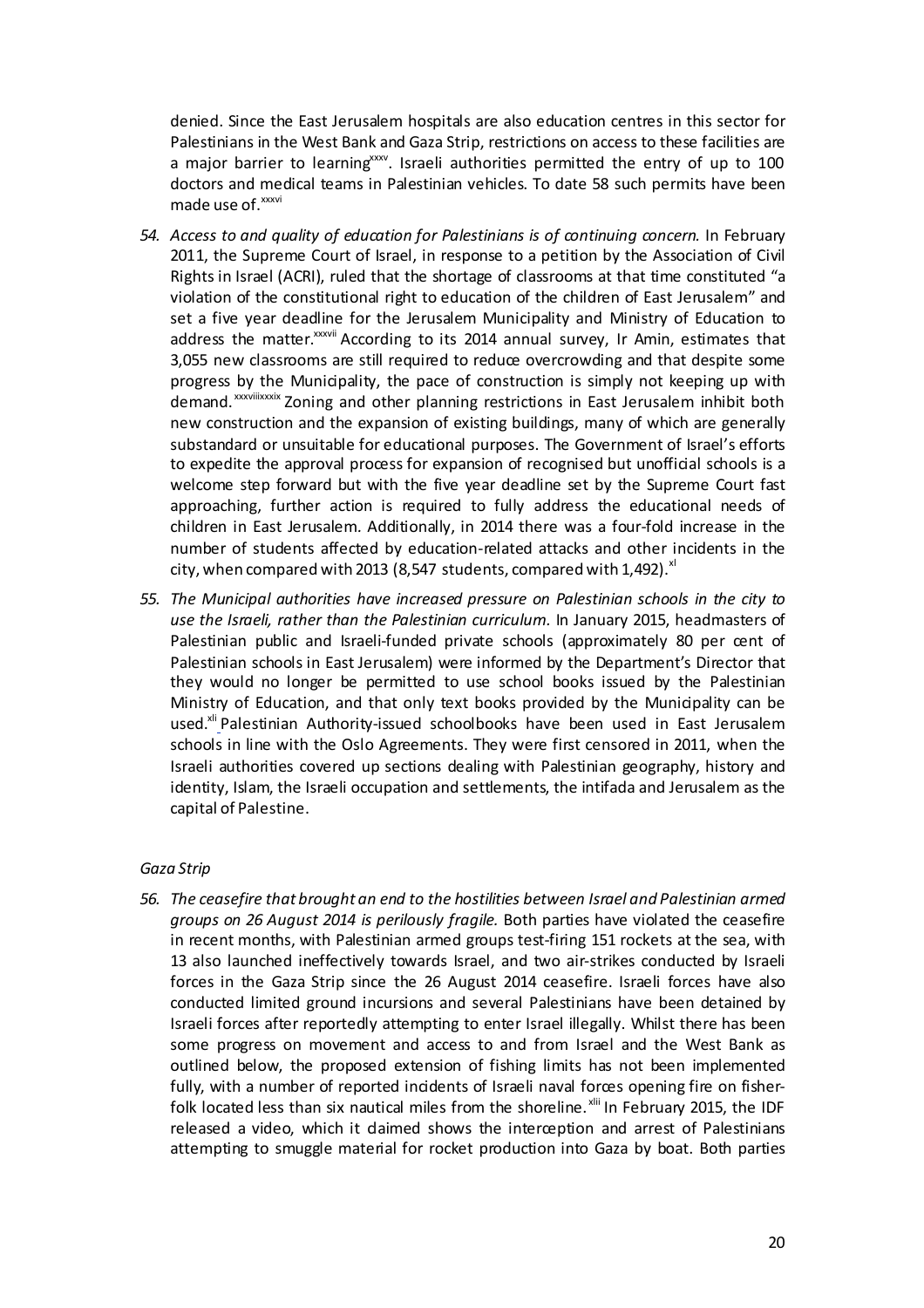are urged to show maximum restraint and ensure compliance with their obligations underthe agreement.

- *57. There are serious concerns that the governance crisis, together with the slow pace of reconstruction, is fuelling a breakdown in law and order in Gaza*. In recent months, multiple explosions related to suspected intra-Palestinian factional violence rocked Gaza. Anecdotal evidence suggests that crime is rising, with an increase in shootings, theft and car crime and many Palestinians becoming increasingly desperate.<sup>xliii</sup> Such frustrations might contribute to increased radicalization, particularly among youth, in a troubled and volatile regional context. Since the beginning of 2015, there have been a series of attacks on the international community, including two on the French Cultural Centre in Gaza city. In this regard, incitement against the United Nations is particularly alarming, manifested in demonstrations against the United Nations following its suspension of rental assistance programmes to some refugees due to budget shortfalls. In the most serious incident to date, a demonstration outside a United Nations compound in Gaza city on 28 January 2015 became violent and demonstrators forced their way into the compound. Pending transfer of full security control to the GNC, Hamas is responsible for law and order in Gaza, including the safety and security of United Nations personnel and premises there.
- *58. Eight months on from the ceasefire, the pace of reconstruction remains wholly inadequate*. As of end April, reconstruction of 19,000 housing units that had been totally destroyed or severely damaged in the hostilities had yet to start, unnecessarily prolonging the hardship of some 100,000 internally displaced people. Approximately 5,600 people are still living in nine collective centres run by the United Nations in its schools. Work on rebuilding the medical facilities that were destroyed, induding the main rehabilitation hospital, Al Wafa, has not begun; and many of the 281 schools damaged have yet to be repaired. Electricity, water and sanitation systems have been improved but remain below previous levels of function. As of mid-April 2015, \$941 million had been received for the overall reconstruction effort representing 26.8 per cent of the amount pledged in Cairo in October 2014 for 2014-17. $\frac{x}{y}$  However, despite this generosity, funding provided is not keeping pace with demands and implementation of the National Early Recovery and Reconstruction Plan (NERRP), which estimated costs of work at \$4 billion.<sup>xlv</sup>
- *59. Gaza's children are still living with the physical and psychological consequences of the devastating hostilities*. Hundreds of thousands are living with their family home destroyed or damaged, their neighbourhoods in ruins, their families dispersed and relatives and friends killed or injured. The slow pace of reconstruction has made it difficult to re-establish a sense of normalcy for these children. Death, injury, bereavement, displacement and physical destruction have increased feelings of isolation, marginalization, and desperation, which have been compounded by the lack of employment opportunities for young people. At least 400,000 children are in need of immediate psychological support and while the longer-term psychological impact on this generation (which has witnessed three rounds of increasingly violent hostilities in six years) is difficult to fully assess, it will inevitably have implications for the development of Palestinian society as a whole. Any return to conflict will again impose an unacceptable cost on Israeli and Palestinian children.
- *60. The hostilities in 2014 had a devastating impact on an already weak economy*, *with recovery expected to take decades*. Damages to infrastructure, homes, commercial structures, etc. are estimated at \$1.351 billion and related economic losses at \$1.695 billion amounting to a total direct cost of the hostilities of \$3.045 billion.<sup>xlvi</sup> An estimated 1,000 small factories and workshops and over 4,100 establishments in the retail,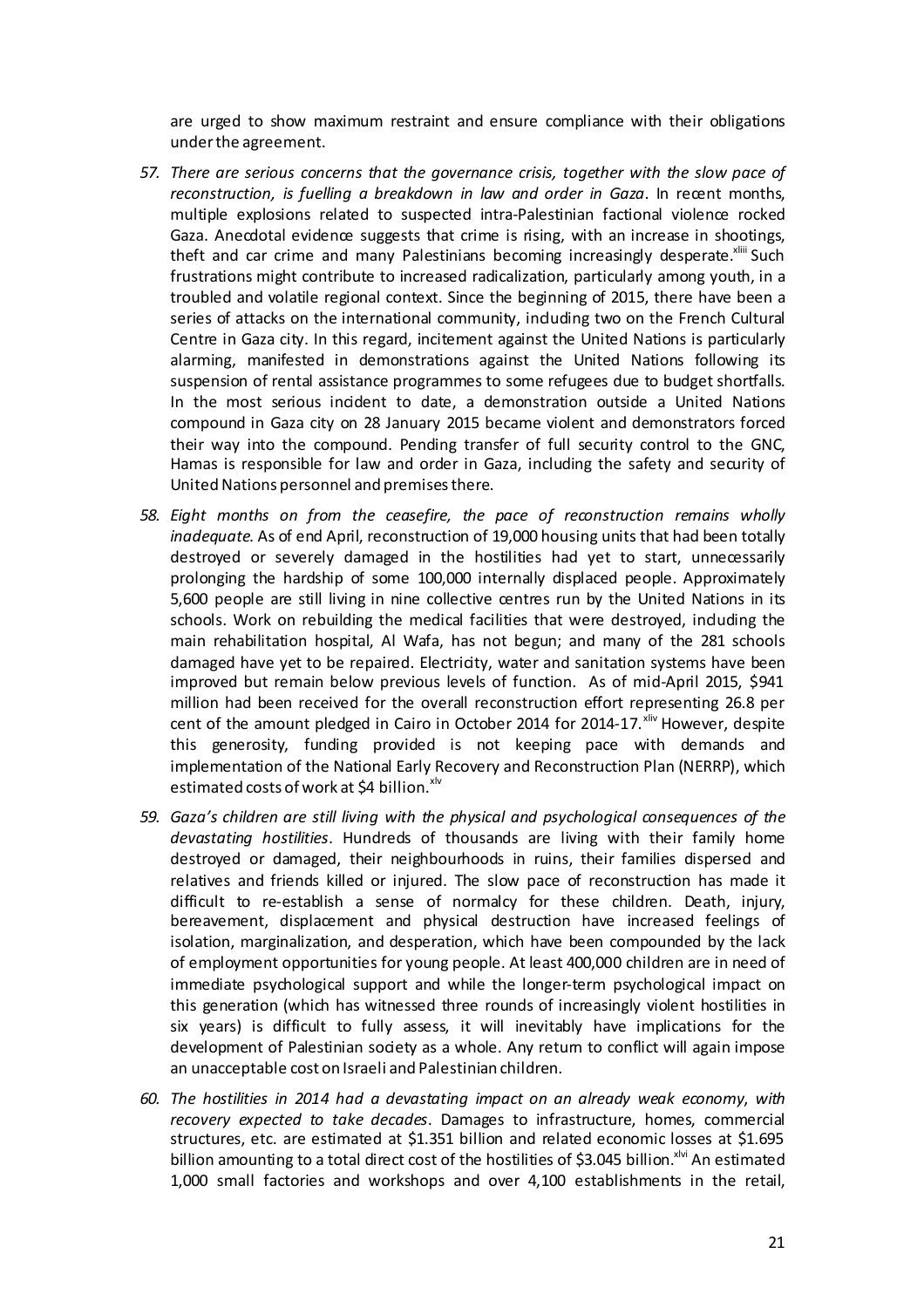wholesale, restaurant and hotel industries were destroyed or damaged, 30 per cent (over 17,000 hectares) of cultivated agricultural land was severely damaged and 40 per cent of livestock were killed or died as a result of lack of care during the fighting. Valueadded losses have continued in the post-conflict period with an estimated US\$80 million lost in economic output in the period September 2014 to February 2015. XIVII

- *61. The United Nations ultimate objective in Gaza is to see the lifting of all closures within the framework of Security Council resolution 1860 (2009).* In the absence of such a change, the temporary GRM is the only currently available option to facilitate the entry of material and to enable the implementation of large-scale projects that can bring reconstruction, jobs and stability. This Palestinian government-owned mechanism is focused on facilitating both the repair of damaged homes and properties as well as the range of infrastructure and construction works, funded both by the public and private sectors. After a slow start, the GRM has rapidly scaled up. As of 20 May, assessments for the repair of 94,926 damaged housing units assessed by the United Nations have been submitted through the GRM for processing to receive construction material and 84,865 of the households have now procured the materials necessary to repair their homes. XIViii In addition, the private sector and the international community have submitted plans for 168 infrastructure and construction projects, including hospitals, schools, housing projects, service infrastructure and roads. Of these, 85 projects are approved and eight are ongoing. The UN Materials Monitoring Unit (MMU) is fully operational with almost 100 staff in place to monitor throughout the length of the process of approvals, transfer of items and end use of materials and suppliers. The process has not been without challenges, however, including the necessity of the GNC to facilitate the upscaling of the private sector involvement in the GRM and reconstruction of Gaza, as vendors, contractors and investors. Ensuring sufficient capacity at crossings is an additional enabler for reconstruction. In that regard, we are encouraged by the upgrading of the Kerem Shalom and Erez crossings to handle 800 trucks per day and plans to further raise capacity to 1,000 trucks perday.
- *62. Despite the challenges, some reconstruction progress has been possible*. Under the NERRP, to date, a total of \$9 million has been disbursed to 3,200 micro-enterprises who had sustained damages of less than \$6,800 – reaching 80 per cent of the total number of enterprises which sustained damage; \$10 million has been released to purchase fuel for the Gaza Power Plant (GPP), approximately 80 per cent of damage to the 22kv and 0.4KV electricity network has been repaired and two power transformers in Rafah and Khan Younis have been installed; 10km of sewage network has been repaired and repairs to eight pumping stations and rehabilitation of three treatment plants is underway; repairs to 19km of the water network have been completed with repairs to damaged wells and reservoirs underway.
- *63. The UN and NGO partners are continuing to provide support to those most in need.xlix*However, this vital work is at serious risk because funding is not keeping up with demand. As at 23 April, due to lack of funding, the United Nations has not been able to provide the transitional rental subsidy for the period September to December 2014 for 685 refugee families; 9,000 refugee families are waiting for the first quarter of 2015 payment; 7,400 families have not received their \$500 reintegration grant; and over 62,500 families are awaiting assistance to commence with minor repairs to their damaged shelter. Similarly, the United Nations has been unable to proceed with rehabilitation of 26,320 partially damaged homes or support recovery of economic assets for private sector enterprises due to a funding shortfall of approximately \$272 million. More concerning is the total lack of funding for UNRWA, UNDP and UNOPS programmes for reconstruction of totally destroyed homes, some 20,000 housing units.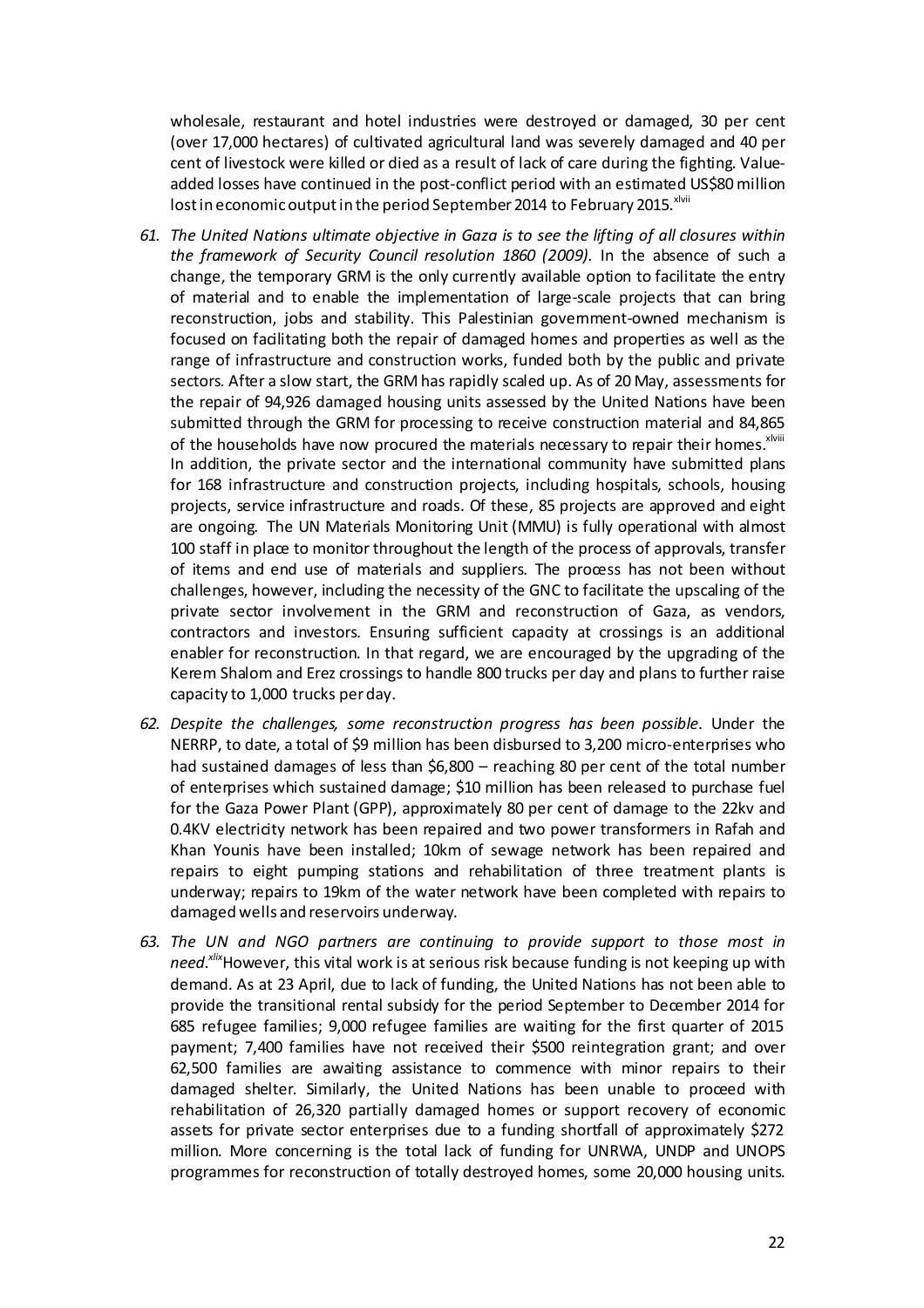In the food security sector, funding is currently only sufficient to continue the food pipeline to 1.3 million people in Gaza until June. The continued lack of funding raises serious concerns about the United Nations ability to deliver to people most in need. The United Nations and its partners has proven in crisis after crisis in Gaza that its assistance and services are an important stabilising factor. Addressing this major shortfall in funding, particular for re-building of destroyed homes, is essential to enable a greater degree of stability in Gaza.

- *64. Due to continued closure and related restrictions on free movement, intensified since June 2007, Gaza has one of the highest unemployment rates in the world.* Unemployment has risen still further as a direct result of the 2014 hostilities.<sup>1</sup>A large proportion of Gaza's population lost productive assets in the hostilities. The United Nations estimates that an additional 17,200 people are unemployed as a direct result of the hostilities.<sup>IIII</sup> Immediately prior to the hostilities, unemployment rates had risen significantly, primarily due to the collapse of the construction sector and other industries following the closure of the illegal tunnels between Gaza and Egypt and ongoing restrictions on free movement of people and goods through legitimate crossing points.
- *65. Addressing chronic unemployment requires moving beyond short-term cash-for-work programmes towards a more comprehensive strategy*. Taking the opportunities presented in the post-hostilities period, job creation and employment should be mainstreamed in the GNC's recovery and reconstruction effort as part of a longer-term strategy that combines short-term humanitarian interventions such as cash-for-work and recovery of enterprises, with longer-term job creation and investment in skills development. <sup>iii</sup> Moreover, greater emphasis is needed on local economic development opportunities to create income and employment generation schemes while encouraging investment. Ensuring a coherent, coordinated response to the unemployment situation will also be essential to addressing the immediate and longer-term challenges. However, only a full and sustained lifting of the restrictions on free movement of people and goods will ultimatelyaddressGaza's chronicunemployment.
- *66. The dire economic situation is also compounding food insecurity; many families who were affected by the hostilities simply cannot afford to buy enough food.* A rapid assessment conducted in September 2014 by the Food Security Sectorliv found that food availability and food prices had quickly returned to levels similar to those prior to the hostilities primarily due to increased imports by the private sector and the United Nations, and by the partial resumption of local food production. Gaza was previously almost self-sufficient in vegetable production. However, the damage to farms, crops and processing facilities during the hostilities has resulted in major shortages, with the agricultural sector unable to meet local demand for staple fresh vegetables for the first time in 20 years. The assessment found that food insecurity has increased, with those households whose homes or productive assets were damaged or destroyed and/or those who lost jobs as a result of the hostilities unable to afford the food they need. Ongoing non-payment of civil servants salaries is also affecting access to food for them and their families. Despite their high levels of resilience, the hostilities created additional major shocks for the people of Gaza and exhausted coping capacities that had already been weakened by previous rounds of hostilities, the on-going closure and political instability. Continued support, including moving from food assistance to livelihood and other support, will remain essential to ensure that tens of thousands of families can access the food they need.
- *67. There has been some progress in the easing of restrictions on exports and transfers but this must be expanded and sustained to ensure tangible economic impact.* In recent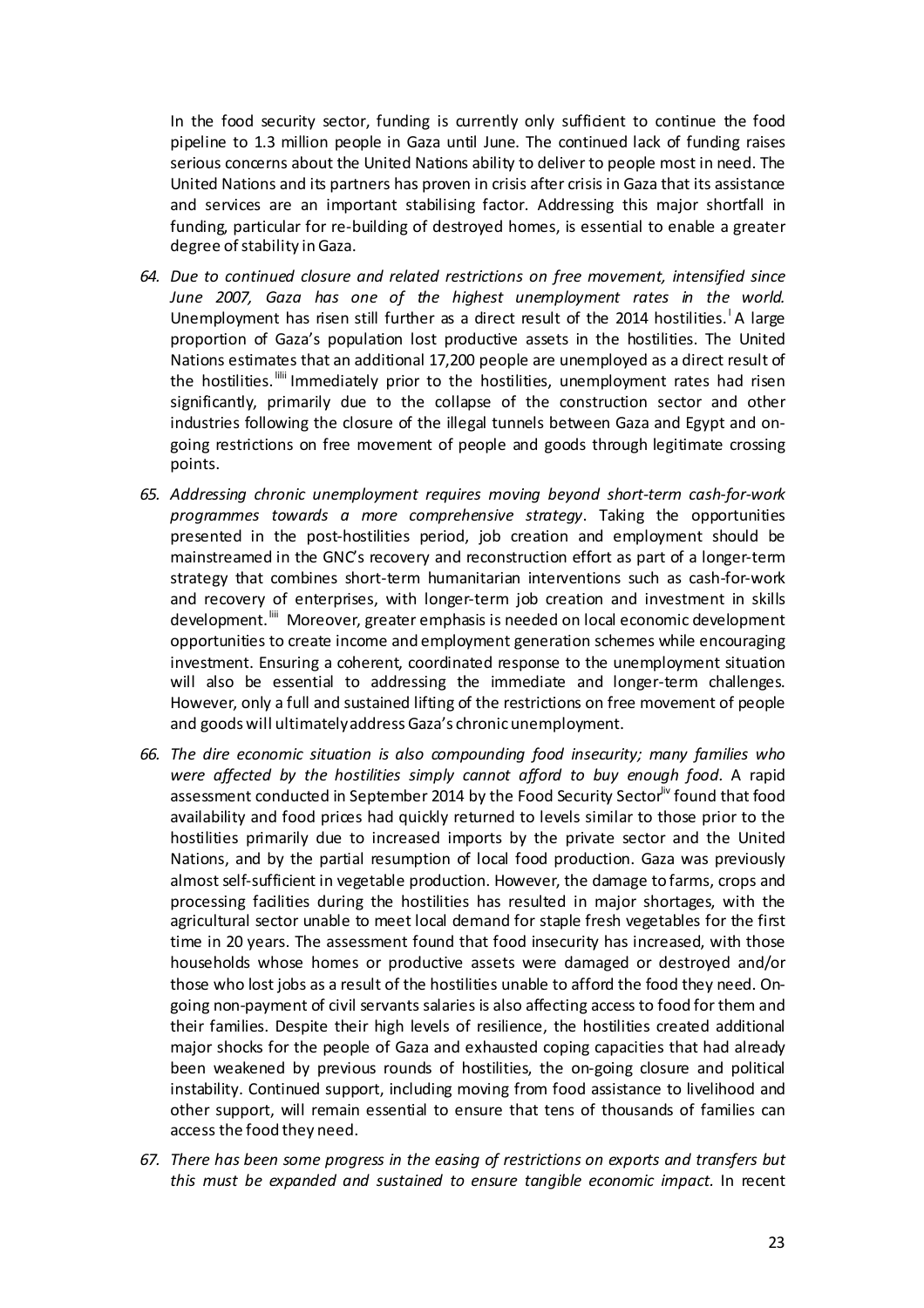months, the Israeli authorities have approved export of some Gazan products including eggplants and tomatoes, to Israeli markets for the first time since 2007. There has also been a significant increase in the volume of transfers permitted to exit Gaza for the West Bank, with the average weekly transfers of goods from Gaza to the West Bank increasing from 2 in 2014 to 14 so far in 2015.  $\frac{1}{2}$  Overall, from October 2014 to April 2015 3,900 tons of goods left Gaza as exports to Israel and abroad as well as commercial transfers to the West Bank, a 680 per cent increase on the same period in the preceding year.<sup>lvi</sup>

- *68. Despite some positive developments in recent months, restrictions on movement and access of people across Erez have continued, compounding the challenges faced in the aftermath of hostilities.* The United Nations welcomes the recent relaxation of criteria for movement of persons across Erez, within the existing categories,  $\frac{1}{10}$  which has resulted in a significant increase in the number of people travelling out of Gaza (60,998 people exited Gaza via Erez between beginning October 2014 and end March 2015, as compared to 32,827 exiting between beginning March and end September 2014). However, the number of Palestinians from Gaza travelling to the West Bank, including East Jerusalem, remains far below average figures in 2000, after which restrictions gradually intensified, induding the imposition of the closure in mid-2007.<sup>Iviii</sup> In the shortterm, these restrictions have serious consequences, particularly in respect of access to healthcare. In 2014, 33 per cent more requests than in 2013 were made for permits for patients from Gaza to cross Erez to seek healthcare services in the West Bank and/or Israel due to the lack of adequate services inside Gaza but there was a 6.1 per cent increase in the percentage of those requests which were denied.<sup>IN</sup> In the long-term, continued restrictions on freedom of movement have reduced educational and economic opportunities, contributing to high unemployment and resulting in social damage. $\mu$ <sup>x</sup> The on-going denial of freedom of movement is in contravention of international law and the Secretary-General has repeatedly called for a full lifting of these restrictions,in line with Security CouncilResolution 1860 (2009).
- *69. The impact of restrictions on movement via Erez has been compounded by the almost continuous closure of the Rafah crossing during the reporting period.* Following two coordinated attacks on Egyptian security personnel in the Sinai on 24 October 2014 $^{\text{txi}}$ , Rafah Crossing has been closed for all but 12 days. In the context of movement restrictions through Erez, the closure of Rafah effectively curtails access for Palestinians from Gaza to the outside world. The United Nations has encouraged urged the Government of Egypt to facilitate entry and exit of Palestinians across Rafah, particularly medical and other urgent cases, with due regard for the security situation in the Sinai. Recent incidents of illegal people smuggling between Gaza and Egypt evidence the desperation many Palestinians feel at their lack of free movement.<sup>Ixii</sup>
- *70. There has been insufficient progress in addressing the long-term structural problems that were exacerbated by the hostilities.* As highlighted at the Cairo Conference in October 2014, the recovery and reconstruction process presents an opportunity to bring about transformational change in Gaza. To date, however, there has been only limited progressin terms of "building back better".
	- *a. The chronic lack of energy undermines all basic service provision.* The energy and water (wastewater treatment and desalination) sectors represent a fulcrum which makes progress across all sectors possible, including private sector growth. Improvements in these sectors will also have an immediate effect on the civilian population and would help the Gaza Strip increase its self-sufficiency helping to stabilize the overall situation. Annex A of the United Nations' September report to the AHLC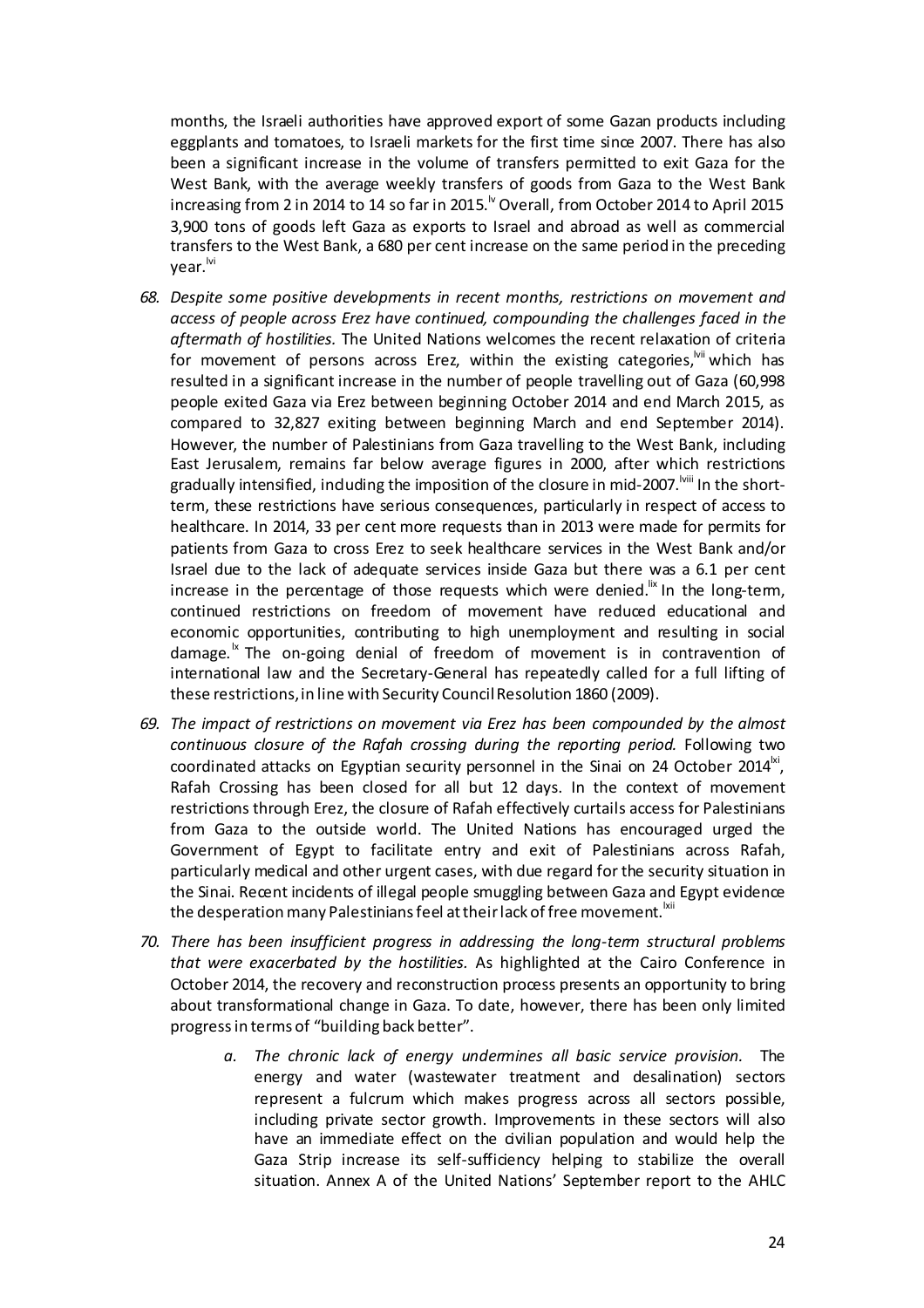outlined current gaps in the energy and water sectors along with short, medium and long-term measures to address those gaps. While these would be rolled out over the time periods identified in the paper, the interdependent nature of each element requires that agreement is required on the entire programme identified therein if each individual element is to progress.

- *b. In terms of short-term solutions to increase access to water,* substantial progress has been made with UNICEF support since the August 2014 ceasefire in construction of the largest of three low-volume (STLV) seawater desalination plants identified in the strategy  $\frac{1}{x}$  of the Palestinian Water Authority. Of the 20,000m3/d that plant will serve the Khan Younis and Rafah governorates, infrastructure facilities consisting of a 18km long pipeline, 2,000m3 water storage tank, facilities buildings as well as power supply and transmission works, relating to the 6,000m3/d  $1<sup>st</sup>$  phase of this plant, have now been completed. Full operationalization is expected by the end of 2015. In addition, the approval of a further five million cubic meters (MCM) of water per year are being brought into Gaza through the Nahal Oz pipeline is welcome. This brings the total to 10 MCM.
- *71.* The United Nations has supported the preparation of a Detailed Needs Assessment (DNA) and Recovery Framework for the Gaza Strip in two volumes. Under the Leadership of the Palestinian Government, the European Union, United Nations and World Bank provided technical support to the exercise. The first volume of the DNA provides an executive summary of the damage, economic loss, and human impact assessment of the 2014 conflict. The second volume comprises a thorough analysis of the pre-conflict context, impact, and economic cost of damage and loss in the infrastructure, productive, livelihoods, social development and governance sectors. It also indudes sector-specific recovery frameworks with clear priorities and quantified recovery needs. Overall, the assessment identifies \$1.4 billion in damages to structures, assets and contents of buildings; and \$1.7 billion in economic losses, comprising lost revenue and unexpected operational costs. The DNA also details vulnerabilities that present barriers to resilience in each sector and offers a cross-sectoral recovery strategy for Gaza with prioritised interventions to improve social and economic conditions of Palestinian citizens of Gaza. The recovery frameworks identify a total of \$3.8 billion in recovery needs.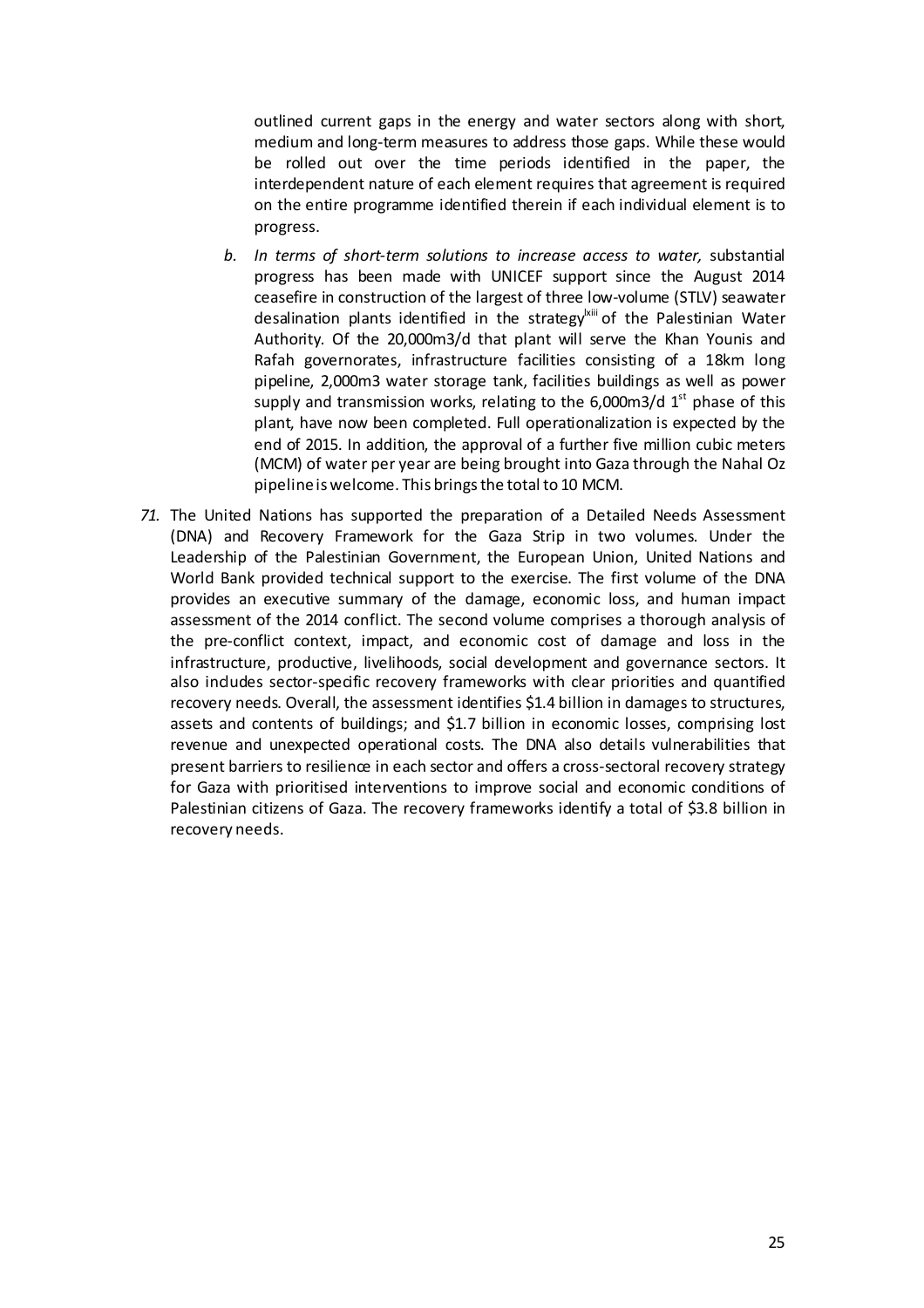#### <span id="page-25-0"></span>**Endnotes**

 $\overline{a}$ 

<sup>i</sup> Reports to the last AHLC meeting in September 2014 highlighted in particular improving revenue performance, induding a significant growth in dearance revenues, containment of the wage bill, as well as enhancing gender equality and women's empowerment, production of the second Palestinian National Development Programme, and accession to international treaties. The UN and World Bank had already assessed in 2010 and 2011 that capacities were sufficient for a functioning government of a state. See UNSCO (2011), *Palestinian State-Building: A Decisive Period: Ad Hoc Liaison Committee Meeting*, 11 April; World Bank (2010), *The underpinnings of the future Palestinian state: Sustainable growth and institutions: Economic monitoring report to the Ad Hoc Liaison Committee*, 21 September; and World Bank (2011), *Sustaining achievements in Palestinian institution-building and economic growth: Economic monitoring report to the Ad Hoc Liaison Committee,* 18 September.

ii IMF (2015), *Statement at the End of an IMF Mission to the West Bank and Gaza*, Press Release No. 15/24, 29 January.

III An emergency budget was adopted on 17 March 2015 and ratified by Presidential Decree on 22 March 2015.

iv IMF (2015), *Statement at the End of an IMF Mission to the West Bank and Gaza*, Press Release No. 15/24, 29 January.

v Using ILO standards. See PCBS (2015), *Labour Force Survey (October- December, 2014) Round (Q4/2014): Press Release on the Labour Force Survey Results*, 12 February.

vi PCBS (2015). *Labour Force Survey (July- September, 2014) Round (Q3/2014): Press Release on the Labour Force Survey Results*,12 February.

vii PCBS (2015). *Labour Force Survey (July- September, 2014) Round (Q3/2014): Press Release on the Labour Force Survey Results*, 12 February.

viii See World Bank (2014), *Area C and the future Palestinian Economy*, 2 July.

<sup>ix</sup> The sectors examined by the World Bank are: agriculture, Dead Sea minerals exploitation, stone mining and quarrying, construction, tourism, telecommunications, and cosmetics. See World Bank (2014?), *Area C and the future Palestinian Economy*, 2 July.

x PCBS (2015), *Labour Force Survey (October- December, 2014) Round (Q4/2014): Press Release on the Labour Force Survey Results*, 12 February.

xi Average dailywages in 2013 were 64.4 NIS in Gaza and 90.2 NIS in the West Bank and 62.8 per cent of workers in the private sectorin Gaza were paid less than the minimum wage, compared to 2.9 per cent in the West Bank. See PCBS (2014), *Labour Force Survey (October- December, 2013) Round (Q4/2013): Press Release on the Labour Force Survey Results*, 12 February and PCBS (2015c). *Labour Force Survey (October- December, 2014) Round (Q4/2014): Press Release on the Labour Force Survey Results*, 12 February.

In 2014, the Consumer Price Index (CPI) in Gaza rose by 2.85 per cent compared to 1.2 per cent in the West Bank. See PCBS (2015), *The Consumer Price Index during 2014,* 14 January.

xiii As outlined in the Strategic Response Plan 2015, "*food insecurity in the oPt is essentially a result of lack of* economic access to food, originating from insufficient and unstable financial resources, rather than a lack of food *available in the markets*". See UN OCHA (2015), *2015 Strategic Response Plan: oPt*, 12 February.

xiv The latest comprehensive assessment of food security was published in 2013– see PCBS, WFP, FAO and UNRWA (2013), *Socio-economic and food security survey: West Bank and Gaza Strip 201*2.

xv UN OCHA (2015), *Protection of Civilians Weekly Report: Reporting Period: 21-27 April 2015*.

<sup>xvi</sup> Figures provided by UN OCHA.

<sup>xvii</sup> Most Palestinian farmers need special permits to access their farming land in this area, which has been declared a "closed area". Forthose granted permits, entry to the "closed a rea" is channelled through some 85 gates designated for agricultural access. Of these only nine open daily; 13 open some day(s) during the week and during the olive season; and the majority (63) only open during the olive season itself.

<sup>xviii</sup> Figures provided by UN Habitat. The IAB mission has conduded that the planning standards employed by Palestinian communities are technically sound. (See: International Advisory Board (2015), "Spa tial Planning in Area C of the Israeli occupied West Bank of the Palestinian territory", available at http://unhabitat.org/spatialplanning-in-area-c-of-the-israeli-occupied-west-bank-of-the-palestinian-territory/)

xix UNSG (2014), *Report of the Secretary General, Israelisettlements in the Occupied Palestinian Territory, including East Jerusalem, and in the occupied Syrian Golan*, A/HRC/25/38, 24 February. Para. 53.

xx UN OCHA (2015), *Fragmented Lives:Humanitarian Overview 2014*, March.

<sup>xxi</sup> Figures as of 30 April 2015 and provided by UN OCHA.

<sup>xxii</sup> Figures provided by OCHA and are correct as of 27 April 2015. Structures induded 19 residences, 17 animal shelters and 13 latrines and cisterns.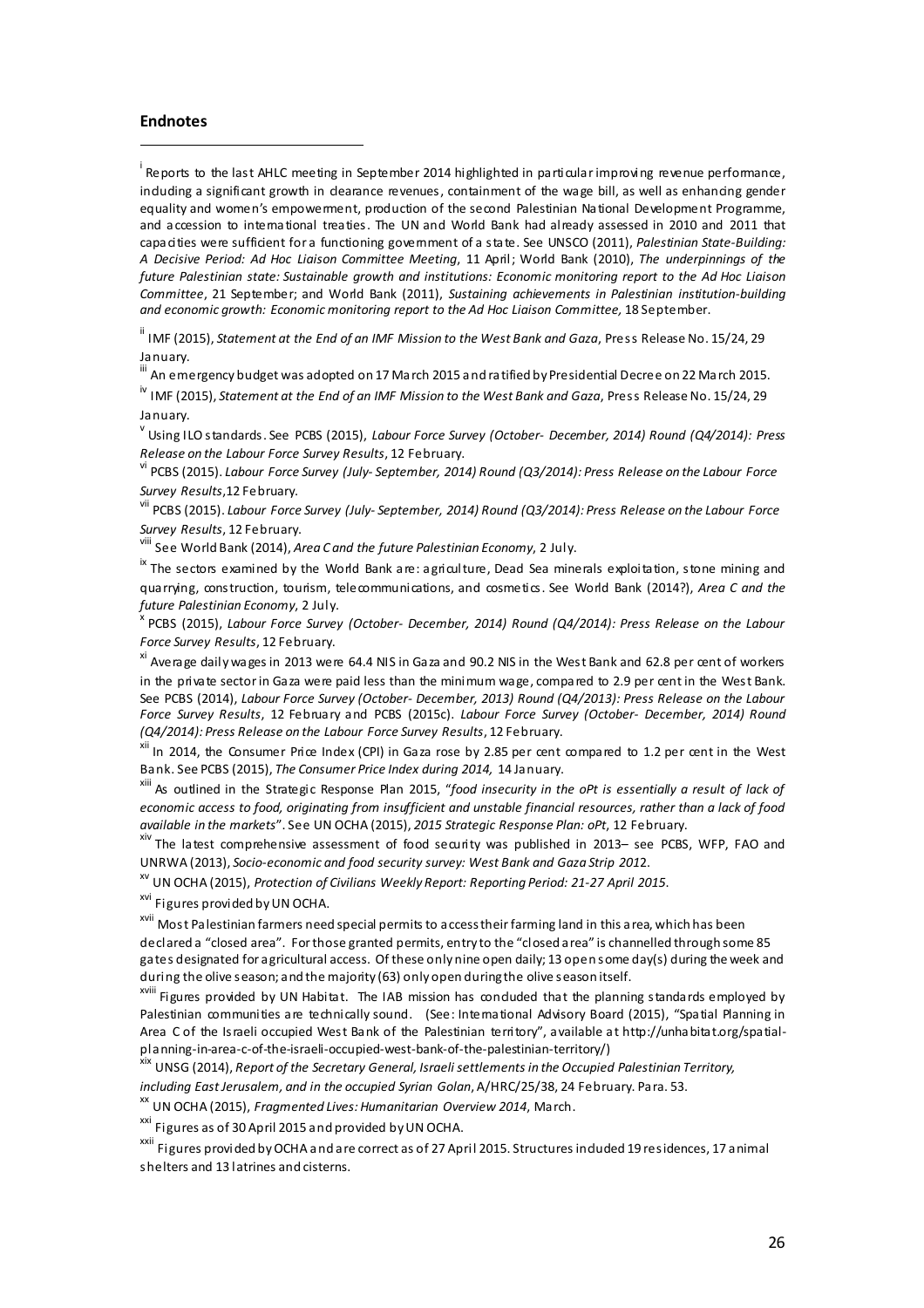xxiii Failure to meet the identified timeline (4-6) months caused the British Government/Department for InternationalDevelopment (DFID) to redirect funds to another country.

<sup>xxiv</sup> The water pipeline in question will connect the main water source, located near the village of Aboud, to the recently constructed water reservoir built to supply Rawabi with an uninterrupted supply of water. *Rawabi Newsletter/Winter Edition* 2014.

<sup>xxv</sup> The Municipality of Nablus proposed the project to be built on land it owns, which is located in Area C. The project indudes: 1) establishment of a station to receive and separate solid waste; and 2) instalment of an anaerobic digester for organic compound to produce gas and ultimately energy. When implemented the project is expected to extend the life cycle of Jenin Landfill by an additional six years. The plant will produce 3 MWH3 of electricity, 20 mts/day of paper/plastic and 30 mts/day of compost. The project will create about 150 new jobs and will minimize production oftoxic gas.

xxvi This figure is based on information on communities targeted by the Government of Israel's plans provided by the Head ofCOGAT to a Knesset Sub-Committee in April2014.

xxvii UNSG (2012), *Report of the UN Secretary General to the General Assembly*, A/67/372, 14 September. Para. 37 and UNSG (2014?), *Report of the UN Secretary General on Israelisettlements in the occupied Palestinian territory, including East Jerusalem, and the occupied Syrian Golan*, 25 August 2014, A/69/348. Para.16.

xxviii In recent months there has been an increase in access to the compound by Israeli extreme right religious and nationalist groups. See UNSG (2015?), *Human Rights Situation in the Occupied Palestinian Territory, including EastJerusalem: Report of the Secretary General*, A/HRC/28/45, 5 March.

<sup>xxix</sup> The dosure of the compound to all visitors was reportedly ordered in the context of an attempt, allegedly by a Palestinian, to kill a right-wing Jewish activist in Jerusalem on 29 October and a subsequent police operation to apprehend the suspect, which ended in the killing ofthe suspect by Israeliforces.

xxx UN OCHA (2015), *Fragmented Lives:Humanitarian Overview 2014*, March.

 $\overline{a}$ 

xxxi According to COGAT a total of 4,000 such permits have been issued to date.

xxxii UN OCHA (2015), *Protection of Civilians Weekly Report: Reporting Period: 24 February – 2 March 2015*.

xxxiii UN (2014), *Read-out of Secretary-General's telephone calls with H.E. Mr. Benjamin Netanyahu, Prime Minister of Israel, and H.E. Mr. Mahmoud Abbas, President of the State of Palestine*, 20 November.

xxxiv WHO Update: West Bank and Gaza health access forreferral patients in 2014 (forthcoming).

xxxv A 2014 survey of students and Al Quds Medical School and Makassed Hospital, 50 per cent said they were delayed by or experienced difficultiesin passing through checkpoints and seven were denied permits. WHO Update: West Bank andGaza health access forreferral patients in 2014 (forthcoming).

xxxvi Information provided by Israeli Ministry of Defence, Coordination of Government Activitiesin the Territories (COGAT)

xxxvii Ir Amin (2014), *Shortage of Classrooms in East Jerusalem: Annual Survey*, August.

xxxviii This total indudes: 408 school dassrooms, 330 kindergarten dassrooms, 681 classrooms needed to replace substandard facilities and 1,636 dassrooms to accommodate children currently enrolled in unofficial schools due to lack of capacity in official schools.

xxxix Ir Amin (2014), *Shortage of Classrooms in East Jerusalem: Annual Survey*, August.

<sup>xl</sup> In 2014, 21 education-related incidents were documented in East Jerusalem. These induded instances of Israeli military operations taking place inside or nearschools, physical attacks by Israelisettlers againststudents as well as settlers entering schools to threaten the headmaster, detention of students and teachers on their way to and from school, as well as children losing school time as a result of ISF dosing areas near schools for military exercises ormilitary operations, or causing delays at check-points.

xli Civic Coalition for Palestinian Rights in Jerusalem(2015), *De-Palestinization of Education in occupied East Jerusalem.*

xlii On 7 March, a Palestinian fisherman was reportedly shot by Israeli forces in circumstancesthat are not yet clear. He subsequently died of his injuries.

xliii UNRWA (2015), *Gaza Situation Report 81*, 26 February.

xliv Figures fromthe World Bank - http://www.worldbank.org/en/programs/rebuilding-gaza-donor-pledges#1

xlv The NERRP was launched atthe Cairo Conference and aimed to "*provide a roadmap through the current humanitarian crisis to long-term development"*.

<sup>xlvi</sup> Figures from the Detailed Needs Assessment conducted by the GNC.

xlvii ILO (2015), *The "disemployment" impact of the 2014 conflict in Gaza: An ILO Damage Assessment and Recovery Strategy*, 24 March, P. 23.

xlviii Assessments of shelters damaged during the hostilities are carried out by UNRWA and UNDP. These assessments help to determine the amount of aggregate (A), reinforcing steel bar or "re-bar" (B), and cement (C)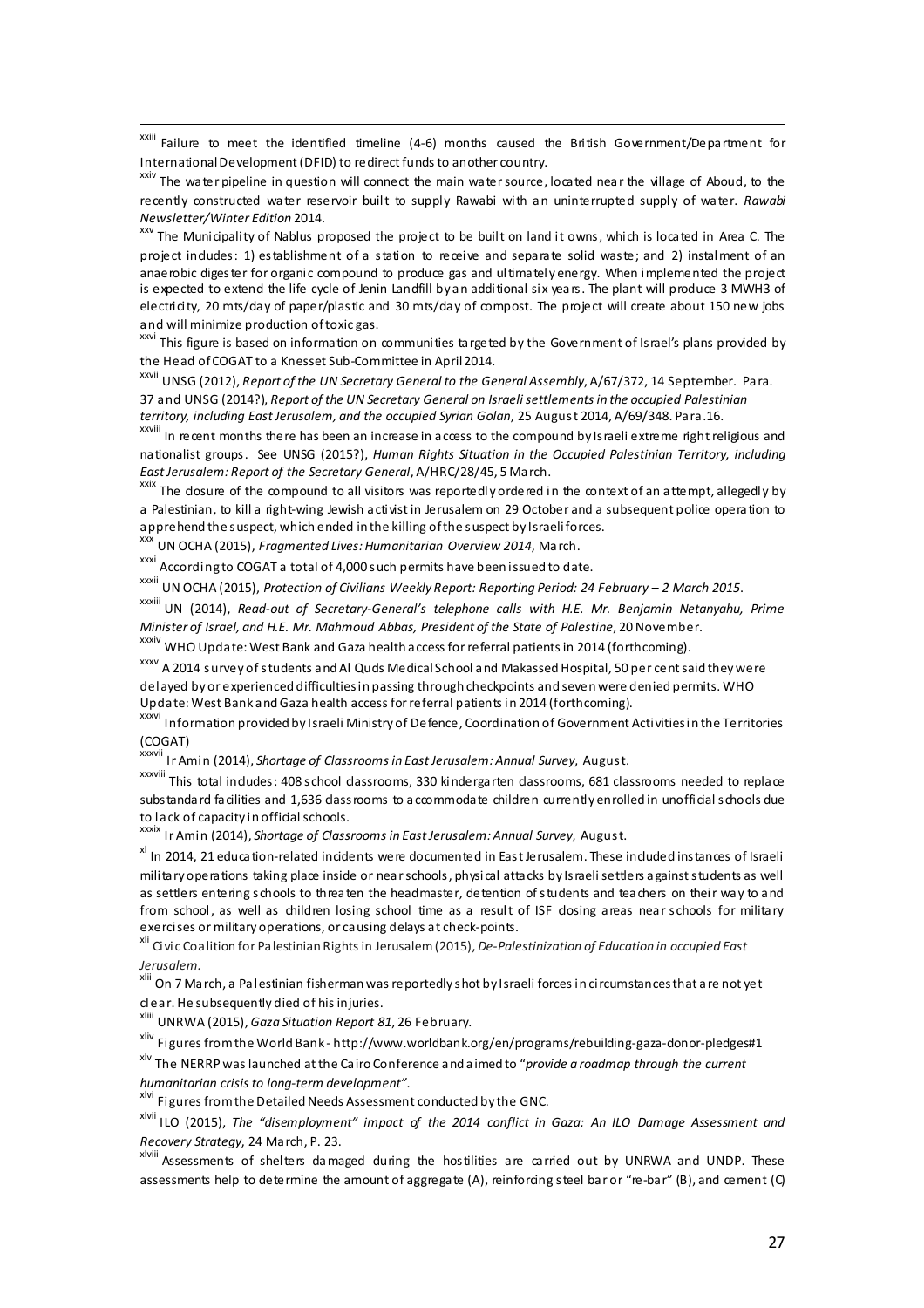collectively referred to as "ABC" that would be required to rehabilitate a given shelter. After being processed through the GRM, these assessments enable homeowners to purchase the required materials from participating vendors.

 $\overline{a}$ 

*xlix* As of end April, UNDP and its partners had cleared 170,000 tons of rubble. In addition, the United Nations Mine Action Service (UNMAS) conducted 303 Explosive Remnants of War (ERW) assessments, enabling repair and reconstruction of residential and other civilian infrastructure to begin. Over 14,400 families whose homes were rendered uninhabitable have received rental allowance/transitional shelter assistance for four to 12 months; and cash assistance for repairs has been provided to 70,000 families whose homes were partially damaged. A massive Back-to-School programme, coordinated by the Ministry of Education, United Nations and Education duster partners, eased the return to learning for 230,000 of Gaza's children, with a delay of only three weeks from the scheduled start of the school year. Repairs to 26 damaged government schools have been completed, with funding for another 36 schools, 10 universities and five training centres damaged in the hostilities secured. Critical supplies were provided to government schools, induding dean drinking water for over 78,000 children and teachers,school bags and stationary kits to all 130,000 children in grades 1-9 in public schools, shoes and uniforms to particularly vulnerable children and teaching aids and recreational kits to all 395 governmentschools. Recognizing the need to provide psychosocial support for children in the aftermath of the hostilities, appropriate training was given for over 12,000 school staff and the first week of the new school year was dedicated to structured psychosocial support and recreational activities. Tenders for the rehabilitation of the water network in Beit Hanoun, which covers 40,000 residents, have been issued and design and procurement is underway. Around 4,000 herders have been assisted with replacement or rehabilitation of production assets,and assistance has been provided to hundreds of farmers and cooperatives to facilitate rehabilitation of agricultural assets and items necessary forfood production.

l As at 2012, Gaza was ranked as joint top of global unemployment rates per country/territory (31% unemployment). See ILO (2015), *The "disemployment" impact of the 2014 conflict in Gaza: An ILO Damage Assessment and Recovery Strategy*, 24 March, P. 6.

li ILO defines "disemployment" as "*temporary loss of employment caused by the destruction of the land, structures, capital equipment and/or tools normally used by people in the course of their working day*". See ILO (2015), *The "disemployment" impact of the 2014 conflict in Gaza: An ILO Damage Assessment and Recovery Strategy*, 24 March, P. 6.

lii Estimated jobs losses resulting from the hostilities include: 5,600 from agricultural sector; 2,600 from manufacturing; 6,665 from retail, wholesale, hotel and restaurants; and 1,895 from the service sector. For a full breakdown and methodology see ILO (2015), *The "disemployment" impact of the 2014 in Gaza: An ILO Damage Assessment and Recovery Strategy*, 24 March, P. 22.

liii ILO (2015), *The "disemployment" impact of the 2014 conflict in Gaza: An ILO Damage Assessment and Recovery Strategy*, 24 March.

liv Food Security Sector(2014), *Report of the RapidQualitative Emergency Food Security Assessment (EFSA) Gaza Strip*, October.

<sup>lv</sup> This still remains far below the weekly average of 240 truckloads of exports and transfers leaving the Gaza Strip in January to May 2007, priorto the implementation of the closure.

lvi Imports to Gaza from Israel also increased from October 2014 to May 2015 - a total of 1.3 million tons of commercial and humanitarian goods, but exduding fuel supplies, entered the Gaza Strip from Israel via the Kerem Shalom crossing. This is almost double the 730,000 tons that crossed in the same period in the preceding year.

<sup>lvii</sup> Easings ha*v*e induded raising the age of accompanying children and dassifying grandparents as "first degree" relatives. The quota formerchants has also doubled.

lviii In the first half of 2000, prior to the beginning of the second Intifada, an estimated 26,000 people crossed through Erez from Gaza to Israel on average each day. See UN OCHA (2013), *The Gaza Strip: the humanitarian impact* of *movement restrictions* on *people* and *goods*, July.

lix 17.4 per cent of requests were denied in 2014, compared to 11.3 per cent in 2013. See WHO (2015), *Update: West Bank and Gaza Health Access for Referral* Patients in 2014.

lx See Gisha (2015), *A costly divide: economic repercussions of separating Gaza and the West Bank*, February.

lxi According to media reports, the attacks reportedly left 33 security personneldead and prompted the Egyptian government to declare a State of Emergency in parts of the northern Sinai. See for example Mohamed, Y (2014), *Attacks in Egypt's Sinai kill 33 Security Personnel*, Reuters, 24October.

lxii In October, 68 Palestinians were deported back to Gaza through Rafah after being apprehended in Alexandria by Egyptian security forces while attempting to smuggle themselves to Italy. See UN OCHA (2015), *Monthly Humanitarian Bulletin December 2014*.